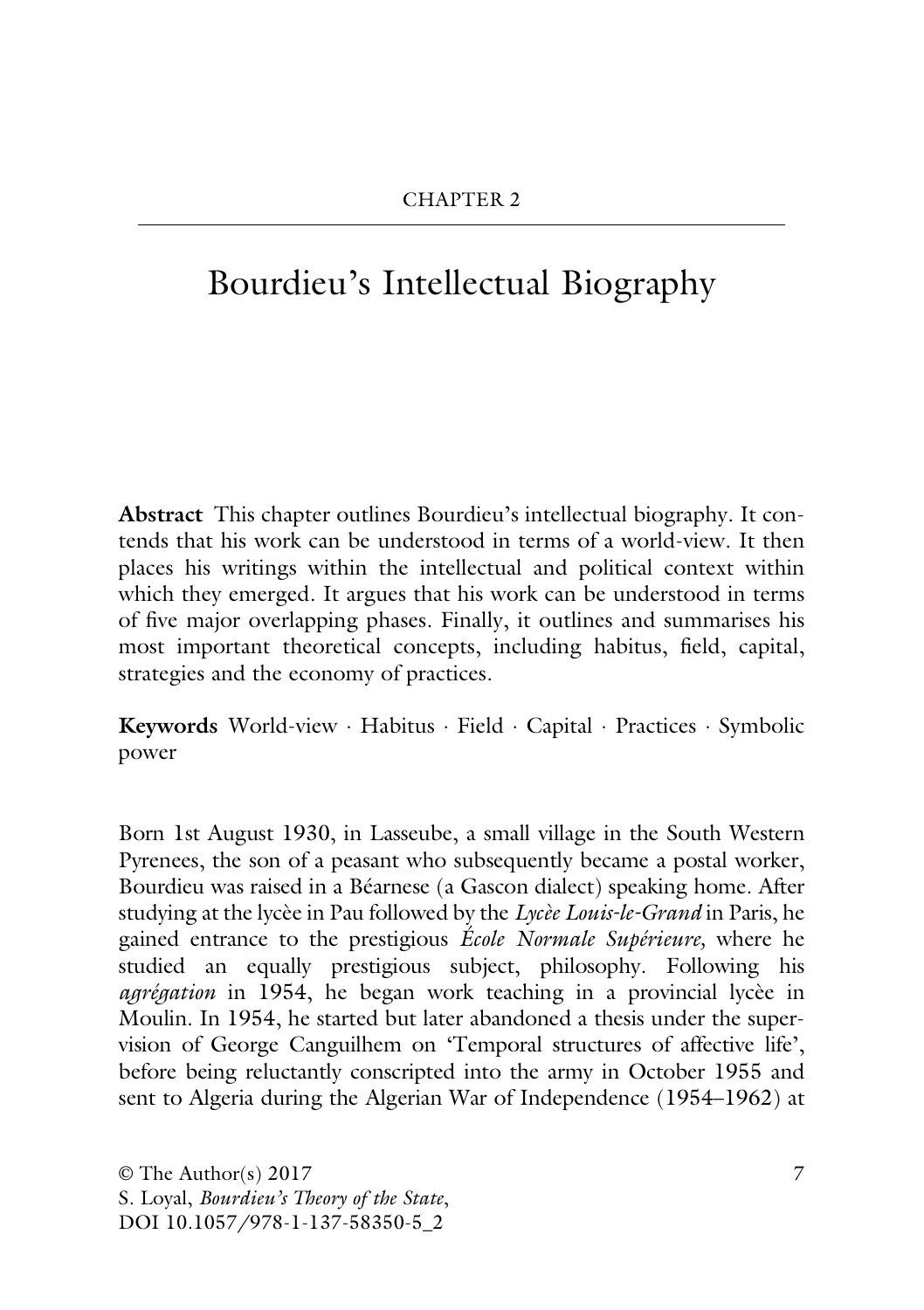the age of 25. Posted in an air force unit of the military staff in the Chelif valley, he was later moved to the Service de Documentation et  $d'Information$  of the *Gouvernement* Général.<sup>1</sup>

After undertaking fieldwork and collecting information on the rural and urban context of Algerian life and society while travelling throughout the country, especially in Oran, Constantine, Mascara, Tlemcen as well as in the remote mountains of Kabylia, he eventually secured a position teaching sociology and philosophy at the University of Algiers in 1957. He returned to France in 1960 in order to work as an assistant to Raymond Aron at the Sorbonne. In 1961, he joined the faculty of letters in Lille as a lecturer in sociology, becoming director of a research group, the Centre de sociologie européenne (CSE). In 1964, he became Directeur d'etudes as the École pratique des hautes études en sciences sociales in Paris. In 1972, he published his groundbreaking work on kinship, ritual and social exchange based on his Algerian fieldwork, Outline of a Theory of Practice.<sup>2</sup> In 1975, he founded the journal Actes de la recherche en sciences sociales to promote the cause of a scientific sociology. In 1979, he published another major work which impacted heavily on the social sciences, Distinction: A Social Critique of the Judgment of Taste.<sup>3</sup> On the recommendation of Michel Foucault, he was appointed Professor of Sociology at the *Collège de France* in 1981. The 1980s also saw the publication of a number of other important works; the most relevant for the state include *Homo Academicus*, Language and Symbolic Power and The State Nobility.<sup>4</sup> He died on 23rd January 2002, from cancer.

<sup>&</sup>lt;sup>1</sup> Yacine, Tassadit, 'Introduction' in Bourdieu, Pierre. Algerian Sketches. Edited by Yacine, Tassadit, Cambridge: Polity, 2013, p. 18.

 $2$  Bourdieu, Pierre. Outline of a Theory of Practice. 14th ed. Cambridge: Cambridge University Press, 1977.

<sup>&</sup>lt;sup>3</sup> Bourdieu, Pierre. Distinction: A Social Critique of the Judgment of Taste, London: Routledge and Kegan Paul, 1984.

<sup>&</sup>lt;sup>4</sup> Bourdieu, Pierre. Language and Symbolic Power. Cambridge: Polity, 1991; Bourdieu, Pierre. Homo Academicus. Cambridge: Polity Press, 1990; Bourdieu, Pierre. The State Nobility: Elite Schools in the Field of Power. Cambridge: Polity Press, 1998.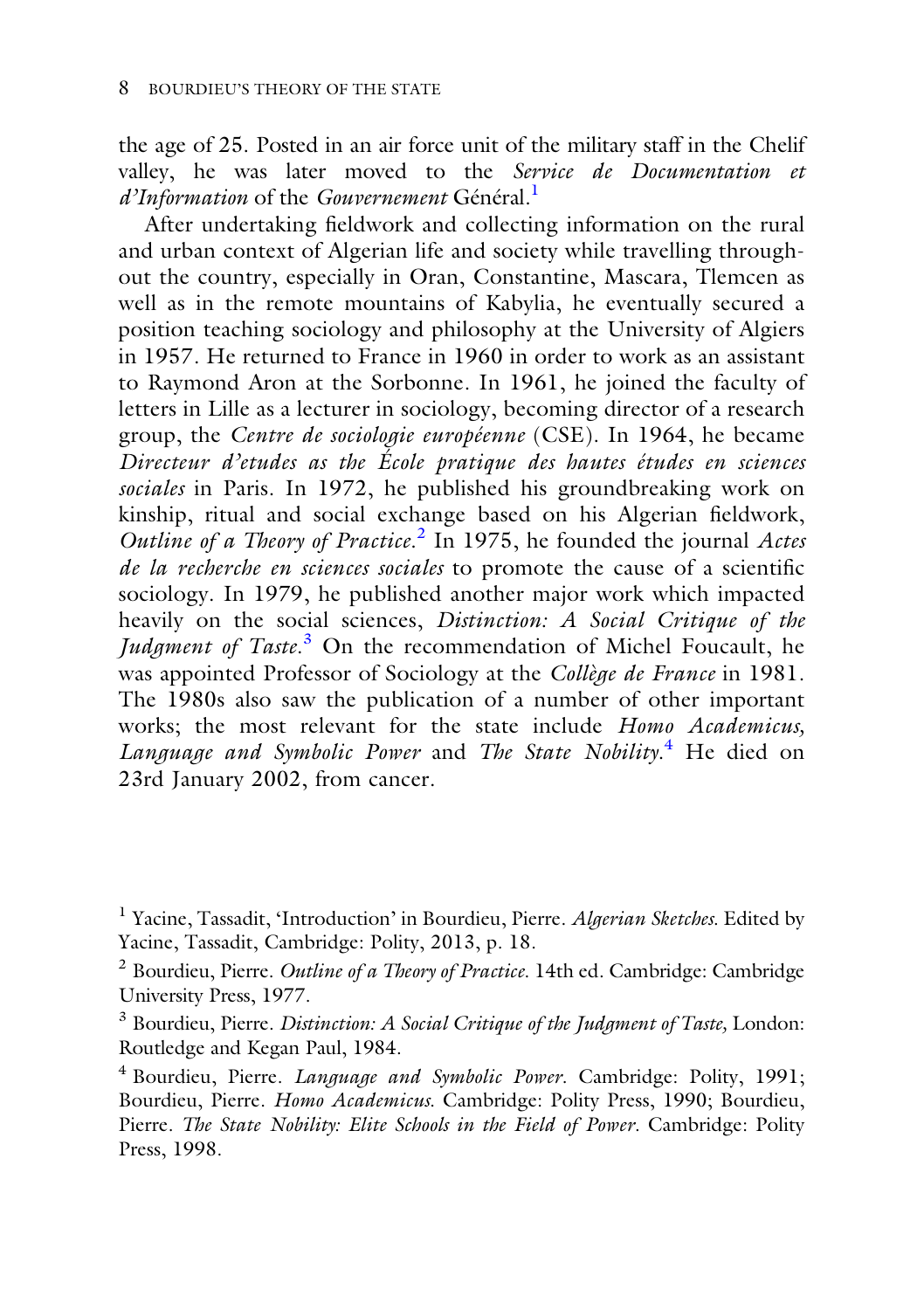## SOCIOLOGY AS A WORLD-VIEW

Drawing on the sociology of knowledge, it will be argued that Bourdieu's work can usefully be examined in terms of a 'world-view' expressing social, ethical and political interests which act as causal determinations affecting the content and coherence of his work. Such a theoretical manoeuvre permits us not only to understand some of the contradictions which occur within his copious writings but also to account for shifts in his sociological perspective and his attitude to a number of other theoretical approaches. In Bourdieu's case, his world-view is itself a dynamic one. His very early writings, especially some essays on Algeria, bear a strong imprint of Sartrean Marxism, though he was also heavily critical of that approach. Nevertheless, his world-view is that of a left republican/socialist.<sup>5</sup> Many of his analyses of Algeria, education and class express a critical engagement with the ideas and ideals of French republicanism and their instantiation, and deformation, in actual practice. In that regard, his political project bears striking parallels with the aloof form of scientifically and rationally grounded socialism of Durkheim, which had distinguished itself from Marxism by advocating a reformist and revisionist type of French republican-socialism led by Jaures. With Durkheim, Bourdieu shares an intellectual and evolutionary rather than revolutionary view of society, $6$  the belief in a future socialist society based on the scientific and rational prognosis of its counterpart sociology, with its statistical and comparative findings, and that society required a powerful and active state albeit transformed from the current type.<sup>7</sup> There are many other parallels with

<sup>5</sup> Lane, Jeremy. Bourdieu's Politics: Problems and Possibilities. New York: Palgrave, 2006.

<sup>6</sup> As Lukes notes of Durkheim's politics: He had a 'faith neither in the activities of politicians in parliament nor in the possibilities of proletarian revolution; least of all did he believe in the internationalism of the working class' in Lukes, Steven. *Emile* Durkheim: His Life and Work. 2nd ed. United Kingdom: Penguin Books Australia, 1992, p. 322.

<sup>7</sup> As Clarke argues: 'After the Franco-Prussian war, the Third republic set itself the task of rebuilding France and it was on this basis that Durkheimian sociology with its promotion of a secular education had flourished. Durkheim's collectivistic, sociologistic, rationalistic, positivistic, and secular social philosophy centered on a secular state ensured that his thought became identified with the Republic as the embodiment of the collective conscience. Liberal republican intellectuals sought to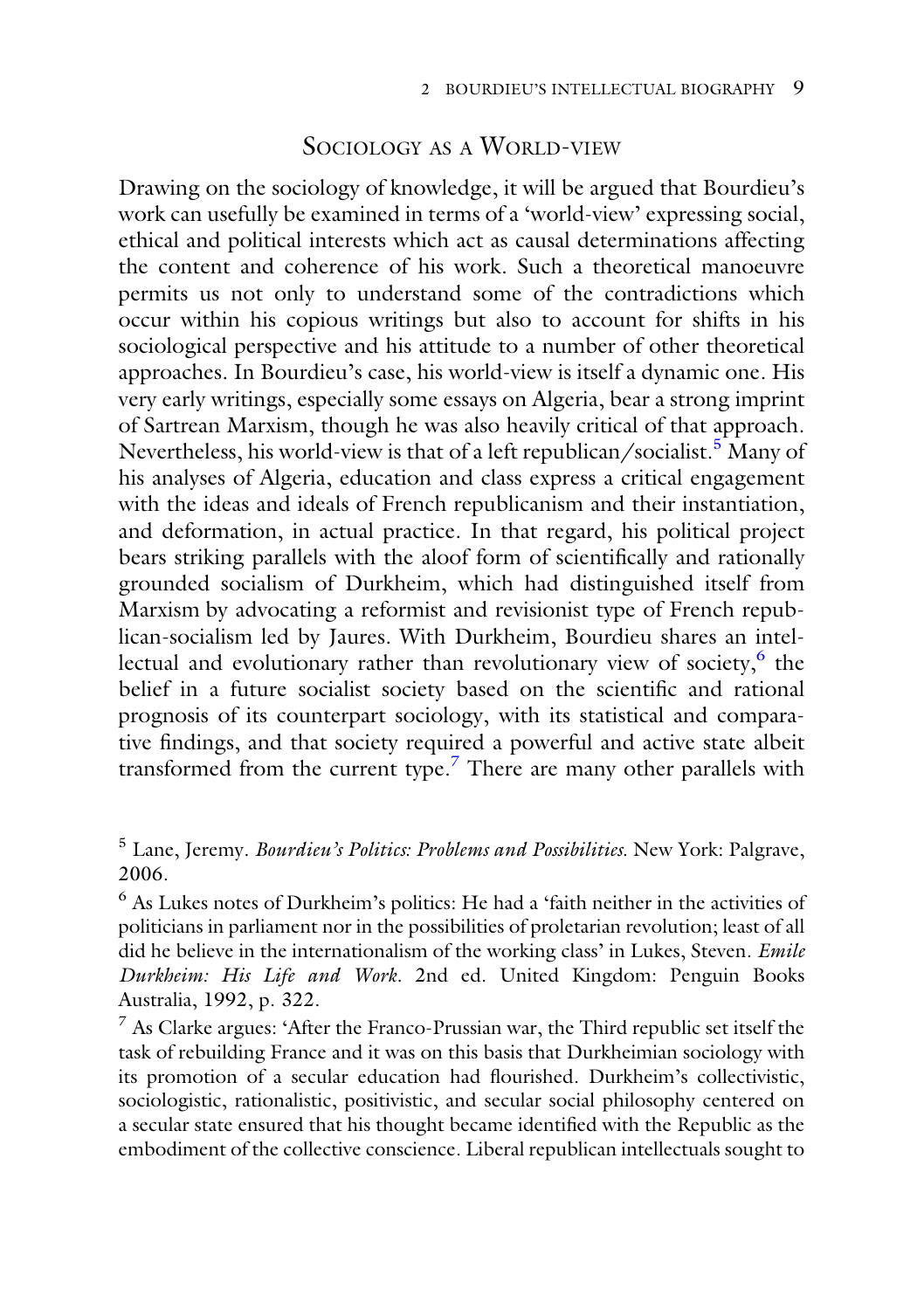the work of Durkheim in addition to the Republican socialism, and an Enlightenment faith in the transformative potential of science and intellectuals. These include: the setting up of a journal to advance the cause of sociology L'Anee Sociologique and Actes de la recherche en sciences sociales, an emphasis on the social nature of classifications; foregrounding of education; that processes which in appearance stem from individual and psychological motives are actually the effect of social processes; that social transformations in society result from processes of social morphology – the structural relationships between individuals and an increase in dynamic density.8

By contrast, however, Bourdieu places considerably more weight than Durkheim on social class in his explanatory analysis and does not see the major malaise of modern societies deriving from anomie in the industrial and commercial sphere so that in this respect, his writings draw more heavily from a Marxist emphasis on class conflict. In this sense, Bourdieu's politics are perhaps closer to the younger generation of Durkheimians, including Mauss. Moreover, from the mid- to late 1980s in a context where neo-liberalism as a doctrine – entailing the entry of the market into unlimited social spheres, tropes of individual responsibility, the growing retrenchment of the social and protectionist state – becomes increasingly dominant in Western Europe and France in particular, Bourdieu's work becomes explicitly more political. Henceforth, Bourdieu becomes less concerned with providing an immanent and acerbic critique of French republicanism than in also defending its attributes of universalism and social equality in the face of this ideological onslaught.<sup>9</sup> But it is of

protect society as a whole by acting as a moral collective force aimed at transforming educational institutions into secular rationalist institutions to impose a morality on an anomic social order... The Durkheimian republicans found themselves positioned between a nationalistic Catholic and monarchist militarism seeking to overthrow the Republic on the one side, and a working-class increasingly taking on syndicalist forms seeking a transformation of the whole society on the other.' Clarke, Simon. The Foundations of Structuralism: A Critique Levi-Strauss and the Structuralist Movement. Sussex: Harvester, 1970, p. 11.

<sup>8</sup> See L. Wacquant 'Durkheim and Bourdieu: The Common Plinth and Its Cracks' in B. Fowler (ed.) Reading Bourdieu in Society and Culture. Oxford: Blackwell, 2000, pp. 105–120.

 $9$  For a discussion of Bourdieu's republican critique of culture see Yair, Gad. The Last Musketeer of the French Revolution. Plymouth: Lexington, 2009. For an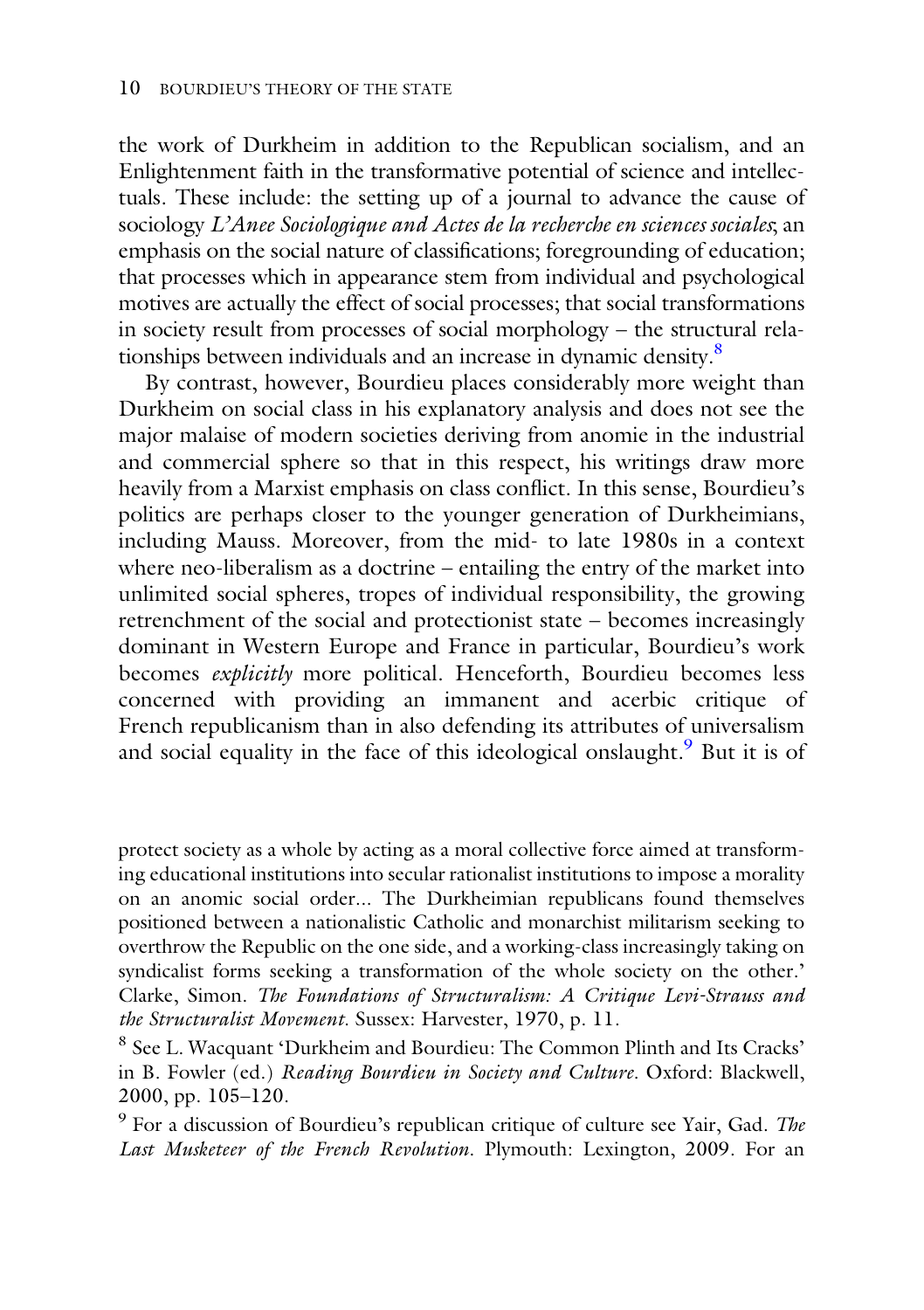note that despite this overt shift from implicit interventions mediated through the scientific status of sociology to explicit forms of political engagement, all his work bears the mark of a political intervention of some sort.10

To speak of a world-view<sup>11</sup> is not to belittle or denigrate his work in a pejorative sense but to help us understand it and its underpinnings and implications more fully. Equally, it does not mean that his work should be flattened out on some political anvil. Bourdieu rightly argues that commentators that categorise his work in terms of one thinker – Marx, Weber or Durkheim – do so for polemical reasons.<sup>12</sup> It is more plausible to understand Bourdieu's sociological oeuvre by employing a framework he used in his study of Heidegger (1990). This saw Heidegger's work as the product of an overlap between two related semi-autonomous fields: the intellectual field and political field. This assessment, however, requires two connected qualifications. First, there is a sociological and epistemic reflexivity in Bourdieu's approach which, together with his fieldwork, provides the grounding for a social scientific analysis which is entirely missing from Heidegger's revolutionary conservatism. Consequently, Bourdieu's work rather falls within a third overlapping, semi-autonomous scientific field – which underpinned his idea of scholarship with commitment. Second, we need to understand the role that Bourdieu's personal and social trajectory played in shaping

overview of Bourdieu's political interventions see Poupeau, Franck and Thierry Discepolo. 'Scholarship with Commitment: On the Political Engagements of Pierre Bourdieu' in L. Wacquant (ed.) Pierre Bourdieu and Democratic Politics: the Mystery of Ministry. Cambridge: Polity, 2005, pp. 64-90; Bourdieu, Pierre. Political Interventions: Social Science and Political Action. Edited by Franck Poupeau and Thierry Discepolo. United Kingdom: Verso Books, 2008; and Lane, Jeremy Bourdieu's Politics.

<sup>10</sup> Poupeau, Franck and Thierry Discepolo. 'Scholarship with Commitment: On the Political Engagements of Pierre Bourdieu' in L. Wacquant (ed.) Pierre Bourdieu and Democratic Politics: the Mystery of Ministry, pp. 64–90; Bourdieu. Political Interventions.

<sup>11</sup> I take the concept from Mannheim.

<sup>12</sup> Bourdieu, Pierre. *In Other Words*. Cambridge: Polity, 1990, pp. 27–8.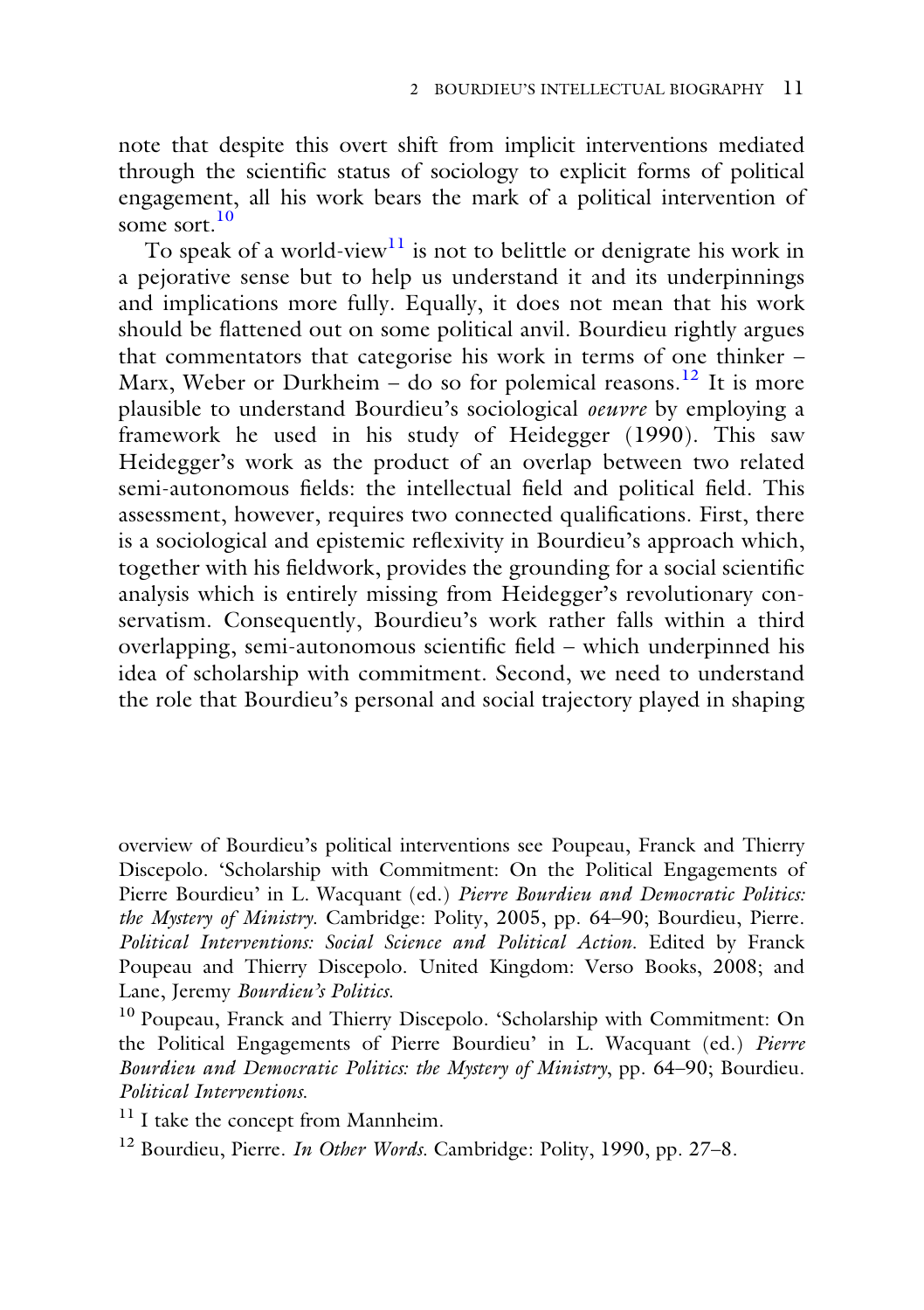his subsequent work while simultaneously avoiding what he calls the 'biographical illusion'. 13

# THE FRENCH INTELLECTUAL FIELD

As we shall see, Bourdieu's intellectual development draws heavily on the sociological work of Marx, Weber and Durkheim, using each to criticise and complement the insights of the other. But his overall theory is modified by the anthropological work of structuralism and based on the philosophical work of phenomenology, and later in the 1980s, the ordinary language philosophy of John Austin.

The post-war French intellectual field included within it both sociological and philosophical writers including the phenomenologists and existentialists, Husserl, Heiddegger, Merleau-Ponty and Sartre, as well structuralists, including Levi-Strauss, Dumezil, Braudel and Althusser, all of whom were to play an important role in shaping Bourdieu's work. His early education was as a philosopher and, as Decombes notes, the generation of philosophers in France between 1930 and 1960 were preoccupied by three dominant H's – Hegel, Husserl and Heidegger – while an older generation from the 1960s were more concerned with the three masters of suspicion – Marx, Nietzsche and Freud.<sup>14</sup> Hegel became especially prominent following Kojeve's anthropological reading of the master–slave dialectic in which the 'fight for recognition' becomes central for philosophy.15 This struggle between humans for recognition where oppressors gain recognition by dominating and oppressing others, but ultimately in a contradictory and self-defeating way, played a major role in shaping Sartre's work as well as the writings of Fanon and Lacan. It also has an influence, albeit modified, on Bourdieu's philosophical anthropology.

Although Sartre was intellectually the dominant figure in French phenomenology, it is really Husserl, Heidegger and Merleau-Ponty who play

<sup>&</sup>lt;sup>13</sup> Bourdieu, Pierre. Sketch for a Self-Analysis. Chicago, IL; London: University of Chicago Press, 2008.

<sup>&</sup>lt;sup>14</sup> Descombes, Vincent. *Modern French Philosophy*. Cambridge: Cambridge University Press. 1981

<sup>&</sup>lt;sup>15</sup> Kojève, Alexandre, Introduction to the Reading of Hegel: Lectures on the 'Phenomenology of Spirit'. Edited by Allan David Bloom. New York: Cornell University Press, 1980.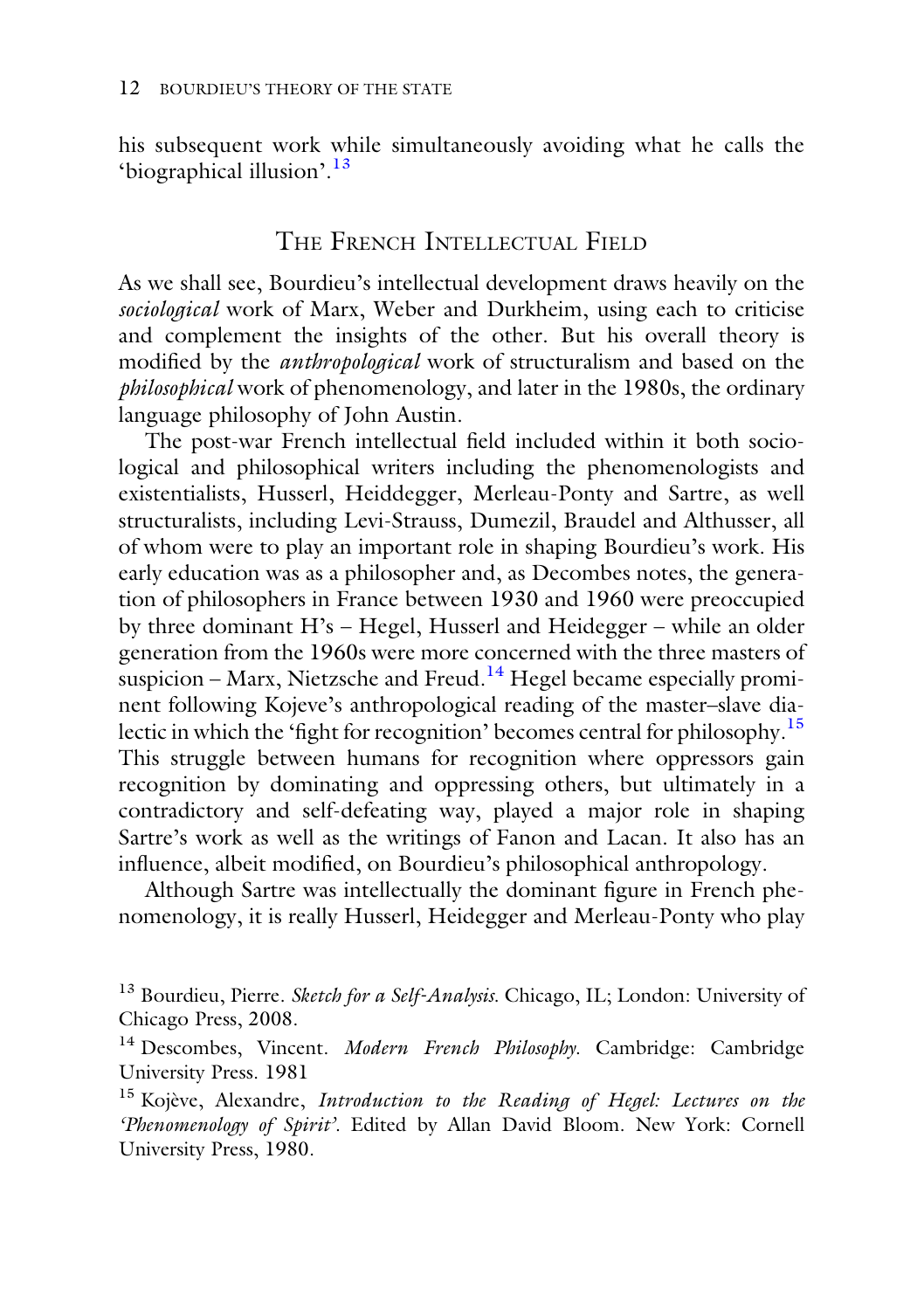a more direct and significant role in the development of Bourdieu's thinking.<sup>16</sup> Husserl, who saw phenomenology as the descriptive, nonreductive science of what appears, especially through and in the subjective and inter-subjective medium of consciousness, attempted to provide a grounding for the conditions of possibility of objective knowledge, a philosophical account of conscious cognition which also discussed the environments, horizons or world (as the horizon of horizons) within which it functioned. Heidegger took phenomenology further by opening Husserl's phenomenological brackets and distinguishing between objects that were ready-at-hand (Vorhanden) to be used immediately in an unthinking way and those present-at-hand (*Zuhanden*) of a theorist or scientist looking at or observing something.<sup>17</sup> In Merleau-Ponty's work, a sharp distinction was made between the intentional or cognitive relation to objects, activity and space and a bodily 'motor' intentional understanding which contains a wholly divergent logical structure. Here, the body was not seen as an object in the world 'but as our means of communication with it, to the world not conceived as a collection of determinate objects, but as the horizon latent in all our experience and itself ever-present and anterior to every thought'.<sup>18</sup> The unreflexive bodily understanding of space and activity could be counterposed to reflexive, cognitive, intentional acts in terms of a spatiality of situation rather than position. Understanding was not through representations or articulations but contained in bodily memory, a pre-reflexive understanding, which was beyond an actor's consciousness and independent of his or her will.

Phenomenology, especially the Sartrean variety, was to be later challenged by structuralism, especially following the work of Levi-Strauss in the Elementary Structures of Kinship (1949) and Tristes Tropiques in 1955.<sup>19</sup> For Levi-Strauss, examining both kinship and myth, the way to move beyond positivism and humanism was by identifying an autonomous

<sup>16</sup> Bourdieu, *In Other Words*, p. 5.

<sup>17</sup> Heidegger, Martin. Being and Time. New York: Harper Row. 1962.

<sup>18</sup> Merleau-Ponty, Maurice. The Phenomenology of Perception. London: Routledge. 1962, p. 92.

<sup>19</sup> Levi-Strauss. 1949. The Elementary Structures of Kinship. Boston: Beacon Press, 1969; Levi-Strauss, Claude. 1955. Tristes Tropiques. London: Penguin, 2012.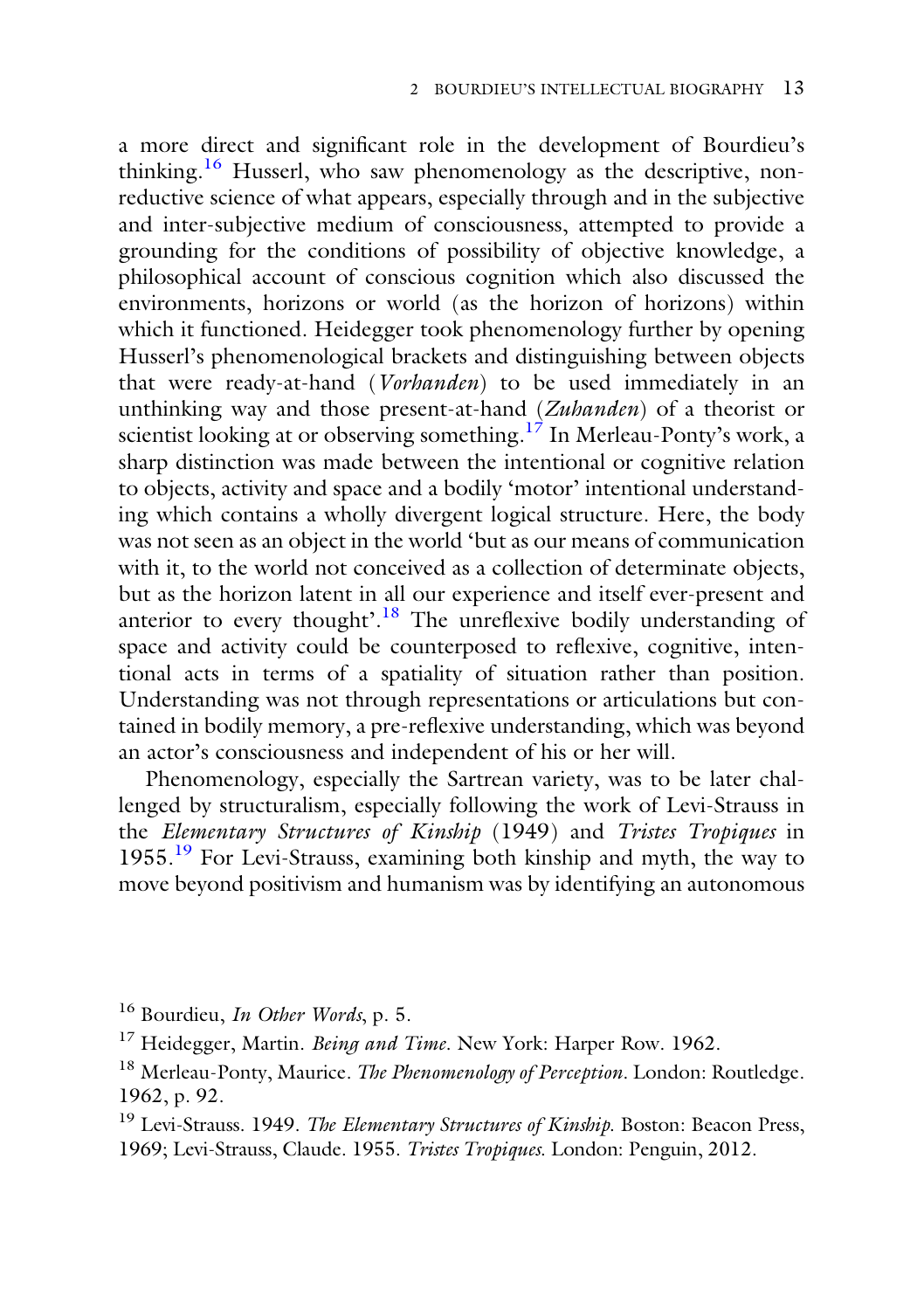order of reality, the symbolic order where cultural meanings inhere, and which exists prior to and independently both of the material world symbolised and the individuals who undertake the symbolisation. This objective meaning of the symbolic order existed in the unconsciousness, which mediates between people and the world and can be understood scientifically. Although structuralism and phenomenology are often regarded as dialectically opposed – structure against history, object against subject, unconscious versus conscious, determinacy versus free will, immanence to transcendence, philosophical versus anthropological – as schools they actually share a great deal in common. This is illustrated by the relatively seamless move of a number of thinkers from phenomenology and existentialism to structuralism such as Lacan, Foucault, Poulantzas<sup>20</sup> and Bourdieu.

# SOCIAL AND POLITICAL CONTEXT

Many of the arguments of the post-war French philosophers have to be situated in relation to the optimistic arguments of the Third Republic in which philosophy was seen as part of the mission of the state to foster Republican institutions.<sup>21</sup> Given restrictions of space, it is impossible to discuss these in any depth but only to point to some superficial markers. Post-war France under the watch of De Gaulle was characterised by a period of rapid economic boom following the introduction of hightechnology modernisation but also effected by a number of crises entailing colonial wars in Indochina and Algeria, the latter stretching into the Fifth Republic. It was also a society characterised by enormous contradictions: on the one hand, immediately following the Second World War, a peasant class consisting of up to 45 % of the population; on the other, a country where cultural and literary production, and intellectual journals boomed, especially in the philosophical, literary and human sciences.<sup>22</sup> France's national ideological stance centred on equality and universalism, but it was a nation riven by class distinctions and rule over

 $^{20}$  Clarke, The Foundations of Structuralism, p. 7.

 $21$  Ibid.

<sup>22</sup> Anderson, Perry. The New Old World. London: Verso, p. 140.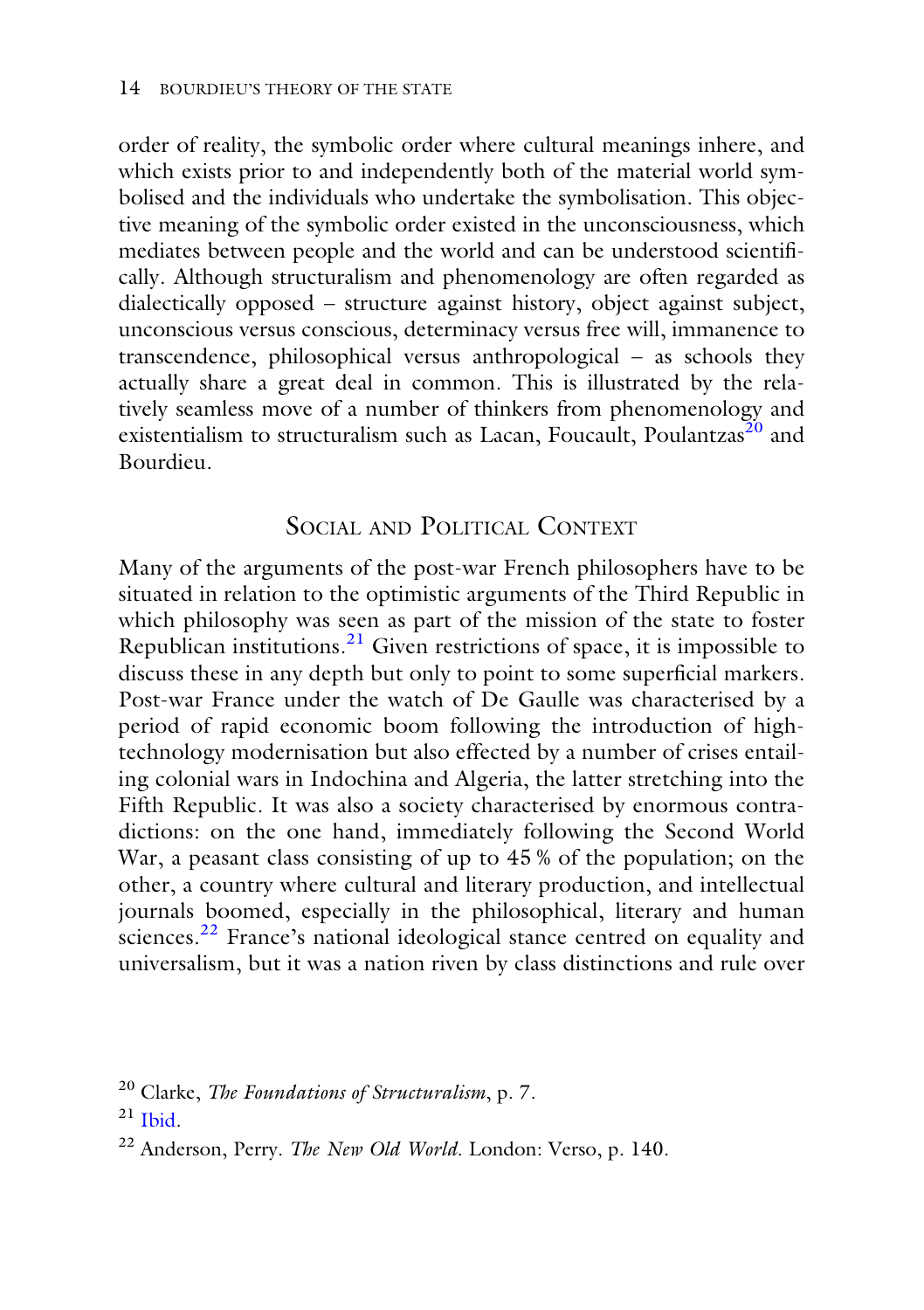subjugated colonies. It was especially the latter, specifically the war in Algeria, as Le Sueur rightly points out, that shaped the work of a number of French intellectuals including Bourdieu.<sup>23</sup>

Although implicitly informed by his analysis of Algeria, it is in a later socio-political conjuncture that Bourdieu's work on the state emerges. His writings on the state began in the mid-1980s and as an attempt to reassert what he calls the 'left hand' of the state – the social aspects of the state tied to its universalism, public interests and the provision of welfare in the context of abruptly changing social conditions with the correlative increase in market liberalisation and rising neo-liberalism – an aspect of the 'right hand of the state'. Neo-liberalism, already a widespread and expanding global phenomenon by the 1980s, arguably took hold in France under Mitterrand's Socialist Presidency and its turn towards global financial markets from 1983 onwards.<sup>24</sup> It is in this sense that Bourdieu's writings on the state need to be read as much as a political intervention within the political field, as a theoretical intervention in the intellectual field.

# OUTLINING BOURDIEU'S WORK

Bourdieu's work, in the UK in particular, has been read as that of a social theorist who had also focused on reproduction of domination in education, culture, consumption and power. His association with social theory particularly was a result of an unhelpful preoccupation with conceptual discussions of the binaries of subjective and objective, agency and structure that characterised the increasingly specialised British sociological field during the 1980s and 1990s where sociological theory increasingly became an autonomous discipline labelled *social* theory. It is, however, more reasonable to see Bourdieu's sociology as always driven by specific empirical research questions, agendas and problems, albeit theoretically informed. It is in these empirical contexts of examining cultural dislocation, ritual practices, economic behaviours, education and schooling, art and literature that his concepts develop and evolve. And it is also as a result

 $23$  Le Sueur, James. Uncivil War: Intellectuals and Identity Politics during the Decolonization of Algeria, Philadelphia: University of Pennsylvania Press, 2001. <sup>24</sup> Anderson, Old New World.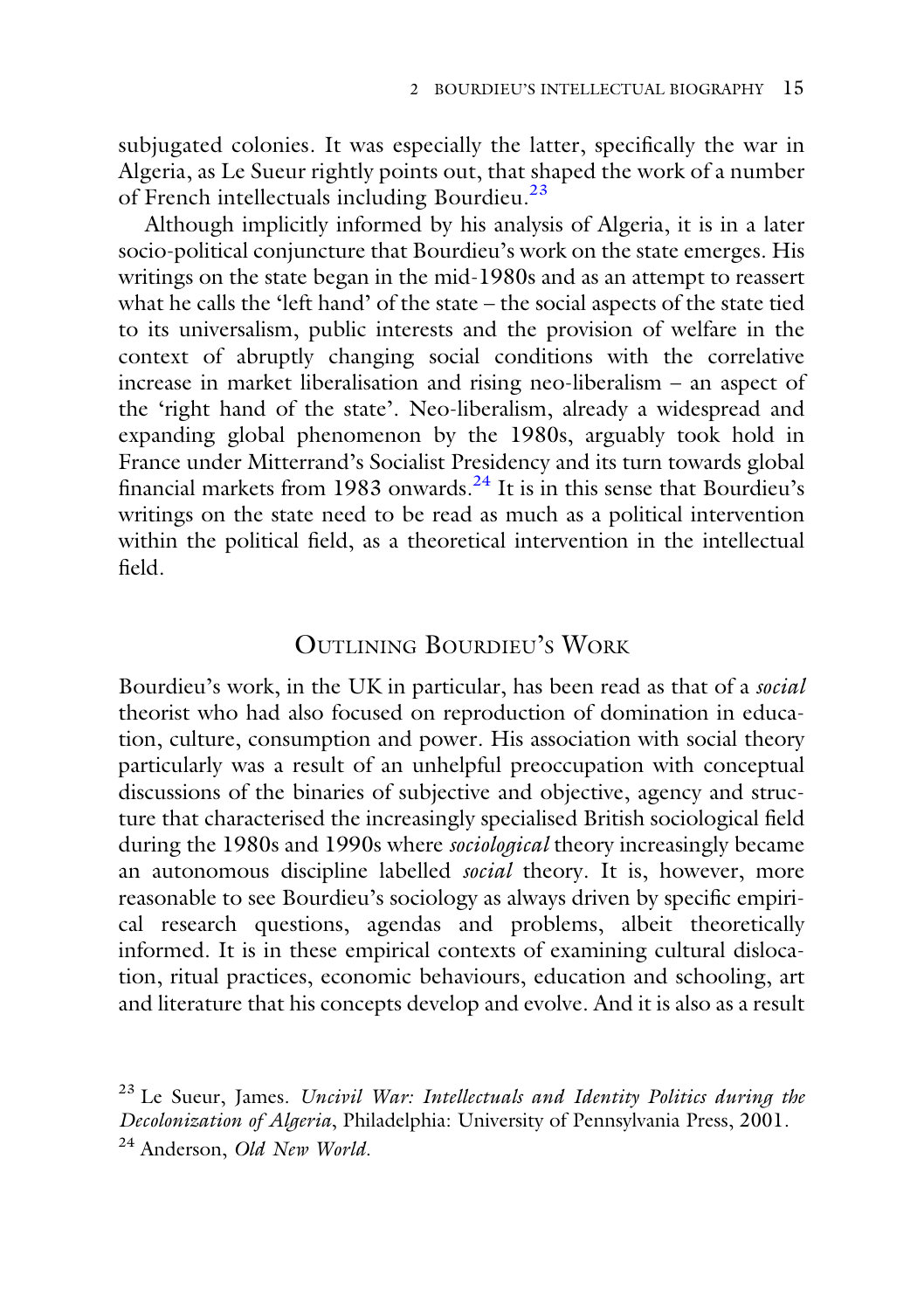of being shaped by specific empirical contexts and redeployed in others that his concepts can sometimes appear contradictory.

Given his substantial output including almost 40 books and over 200 articles covering almost half a century, his oeuvre is not of one piece. It may be useful to draw attention to five major phases in his development to facilitate a heuristic and conceptual mapping of his work. These phases are not exclusive, but rather overlapping, reflecting a shift of emphasis in his work as he recursively elaborates on concepts that previously remained implicit, or draws and develops on others according to the empirical question at hand. They include: (1) An early phase on Algeria and the Béarn peasantry; (2) a second phase looking at education and class reproduction; (3) a third phase analysing practice and domination; (4) a fourth phase foregrounding symbolic power; (5) a final phase in which his work increasingly becomes an overt form of political intervention. Although divergent in a number of respects, all five phases focus on how actor's are perceived and perceive themselves, modes of domination, their dissimulation and reproduction within specific empirical domains.

Bourdieu's writing on the state are an extension and development of his broader sociological writings and his political world-view. It may therefore be useful to give a brief general outline of some of the key concepts informing his theory of practice, especially the concepts of habitus, field, capital, the economy of practices and epistemological reflexivity, within a review of the first four phases of his development.

## 1. Algeria and the Bearn Peasantry

Although not generally discussed $2^5$  – partly because the concepts of habitus, field and capital remain absent – his writings on Algeria had a profound impact on his subsequent work.

<sup>&</sup>lt;sup>25</sup> For exceptions see Lane, Jeremy. Pierre Bourdieu. London: Pluto, 2000; Calhoun, Craig. 'Pierre Bourdieu and Social Transformation.: Lessons from Algeria' Development and Change, 37(6). 2006, pp. 1404–1415; Goodman, Jane E. and Paul A. Silverstein (eds.) Bourdieu in Algeria: Colonial Politics, Ethnographic Practices, Theoretical Developments. Lincoln: University of Nebraska Press, 2009; Loyal, Steven. 'The French in Algeria, Algerians in France: Bourdieu, Colonialism and Migration' The Sociological Review, 57(3). 2009, pp. 406–427.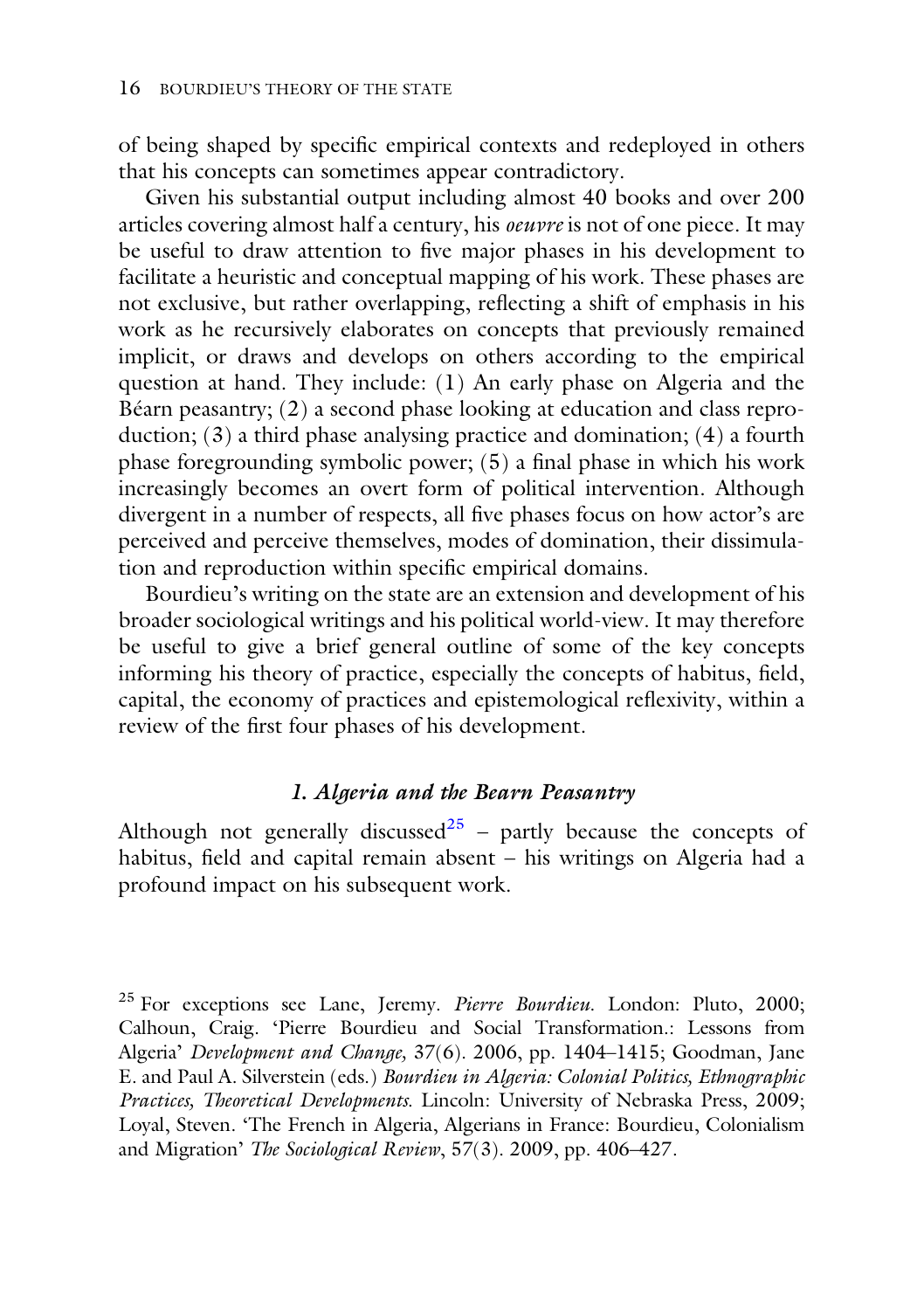Bourdieu's decision to carry out systematic fieldwork into the harsh realities and brutal policy of 'pacification' and 'resettlement' by the colonial French authorities set him apart from other intellectuals writing on the war, both those who supported it and those opposed to it.<sup>26</sup> The charged situation of the war in which as many as  $400,000$  died<sup>27</sup> and as many as 2 million Algerians underwent some form of social upheaval precipitated his shift from philosophy to anthropology and sociology. Together with his work on the Béarn peasantry of his own childhood,  $\frac{28}{3}$  this intellectual transition provided the basis for the development of an epistemic reflexivity, allowing him to balance science and politics and to avoid the paradox in which 'good intentions so often make bad sociology'.<sup>29</sup> The emphasis on carrying out socio-political analysis but firmly anchored in a social scientific framework, in both a Weberian and Durkheimian sense, was to strongly mark his subsequent output. The work on Algeria which attempted to analyse how Algerian's fashioned by economic dispositions acquired in a pre-capitalist world attempted to adjust to a new colonially imposed world of capitalist dispositions, constituted a theoretical-cum political intervention in ongoing intellectual and policy debates extant at the time of the war, including those of Tillion, Sartre and Fanon. Moreover, right at the outset, his use of the sociological writings and ideas of Marx, Weber and Durkheim is evident though importantly, as we noted above, they are developed upon a prior philosophical understanding of the work of Husserl – on whose analysis of temporal structures he was writing his doctorate – and Merleau-Ponty's work on bodily perception.<sup>30</sup>

In his first book, *The Algerians* written in 1958, and reprinted and expanded in 1961 and 1962,<sup>31</sup> together with his work *Travail et travailleurs* en Algérie (Bourdieu et al. 1963), and Le Déracinement (1964) with Abdelmalek Sayad,<sup>32</sup> Bourdieu focuses primarily on revealing the universal

<sup>26</sup> Le Sueur. Uncivil War.

- <sup>29</sup> Bourdieu, Pierre. *The Logic of Practice*. Cambridge: Polity Press, 1992, p. 5.
- $30$  See Bourdieu, In Other Words, pp. 6–7.
- <sup>31</sup> Bourdieu, Pierre. The Algerians. Boston: Beacon Press. 1961.
- <sup>32</sup> Pierre Bourdieu, Darbel, Alain, Rivet, Jean-Pierre, and Seibel, Claude. Travail
- et Travailleurs en Algeria, Paris and the Hague: Mouton, 1963; Bourdieu, Pierre

 $^{27}$  Ibid., p. 1.

<sup>&</sup>lt;sup>28</sup> Bourdieu, Pierre. 'Algerian Landing' Ethnography, 5(4). 2004, p. 438.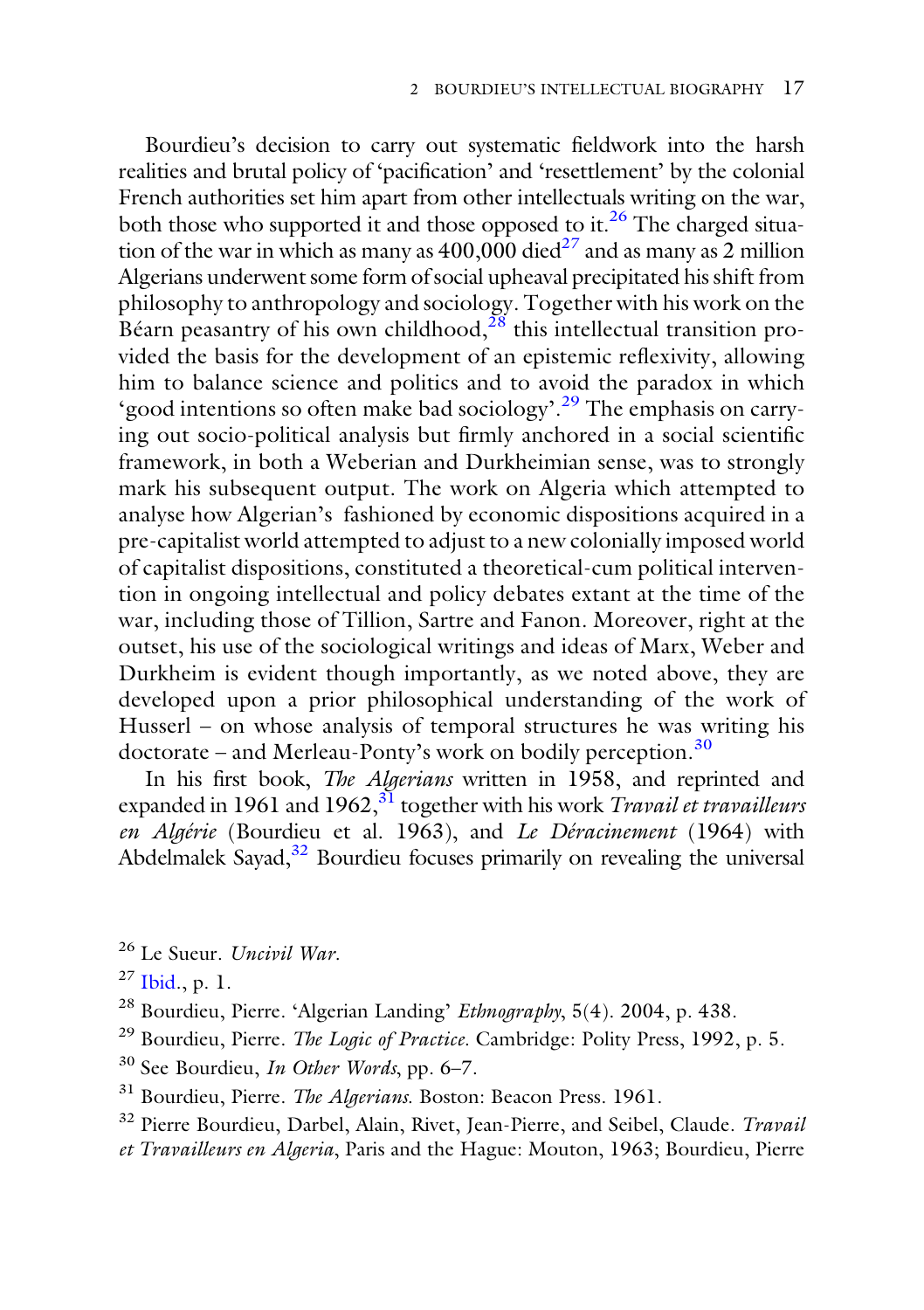laws tied to acculuration, deculturation and cultural interpenetration – the spread of cultural values between the various groups as part of a 'kaleidoscopic mechanism'. Bourdieu notes how structural and cultural similarities lead groups to employ strategies aimed at constructing differences. What he would later refer to as 'group making'<sup>33</sup> involves agents actively pursuing a logic of distinction and differentiation. This pursuit of recognition and distinction constitutes a central dimension of his philosophical anthropology focusing upon recognition and misrecognition.<sup>34</sup> Expanding the discussion of cultural interpenetration and contagion by examining it in terms of a clash of civilisations between a traditional Algerian society 'that has always looked to the past for its ideal way of life<sup>35</sup> and a dynamic forward-looking European civilisation, Bourdieu argued that the result was 'social, economic and psychological disaggregation'.<sup>36</sup> The enormous power difference between the two groups was to find expression through the rigid caste like relations between them. The extreme differences in power influenced the self-perception, or what he would later call the 'habitus', of all the actors concerned as dominated groups came to see themselves through the eyes of the dominant. Stereotypes of Algerians as uneducated and feckless, and of Europeans as holding positions of prestige and power, became generalised frameworks for interpreting one another's behaviour: 'the colonial system can function properly only if the dominated society is willing to assume the very negative nature or "essence" (the Arab cannot be educated, is improvident, etc.) that the dominating society holds up for it as its destiny'.<sup>37</sup> Bourdieu would later term such processes as 'symbolic violence'.

However, this process of self-identification and evaluation through the eyes of the more powerful was not a simple one-way process of domination but rather a complex and dialectical one, especially within the context of war. In a situation in which he attempts to understand the conditions of

and Abdelmalek Sayad. La Deracinement: La crise de l'agriculture traditionanelle en Algeria, Paris: Editions de Minuit, 1964.

<sup>33</sup> Bourdieu, Pierre. 'What Makes a Social Class? On the Theoretical and Practical Existence of Groups' Berkeley Journal of Sociology, 32, pp. 1–18.

<sup>34</sup> Bourdieu, Pierre. Pascalian Meditations. Cambridge: Polity Press, 2000.

<sup>37</sup> Bourdieu, Algeria, p. 134.

<sup>35</sup> Bourdieu, Algeria, p. 94.

<sup>36</sup> Bourdieu, Algerian Sketches, p. 40.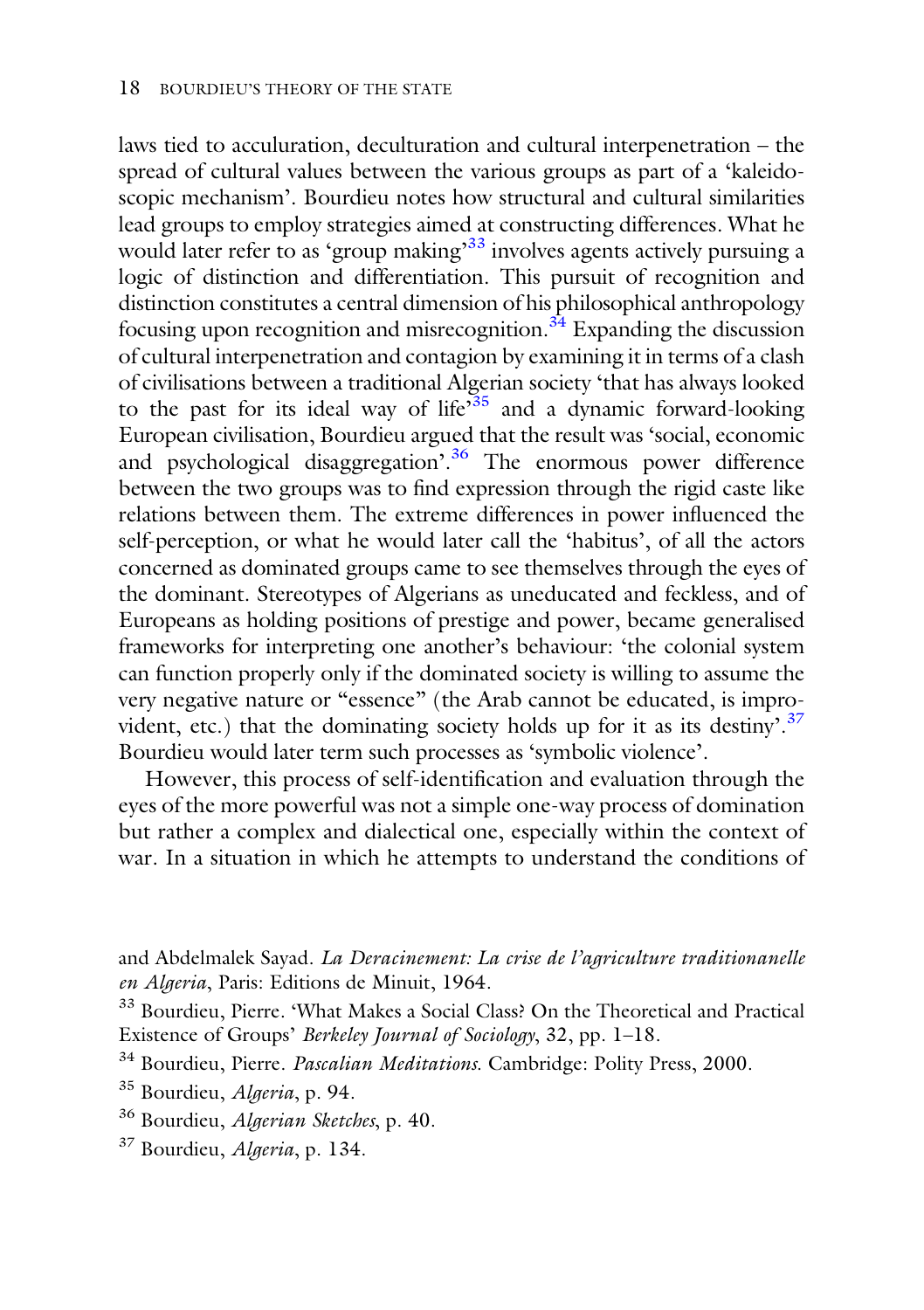possibility of revolution, Bourdieu notes that discrimination, domination and widening inequality generated by colonial policy had led to a sense of resignation and fatalism amongst the Algerians, but it also resulted in resentment and revolt. Cultural interpenetration made social reflexivity possible: the arrival of a new European tradition allowed Algerians to evaluate and assess the value of their own traditions by way of contrast.

#### Studies on the Béarn Peasantry

Equally important to Bourdieu's intellectual development was research he carried out in his native Béarn on the fundamental changes affecting the peasantry during France's post-war boom, as seen through the prism of bachelorhood: 'bachelorhood is the privileged occasion to experience the wretchedness of the peasant condition'.<sup>38</sup> This research, first published in 1962, the same year as many of his articles on Algeria, also marked a further development in his intellectual framework and included the introduction of the concept of habitus, though used in a restricted sense. In parallel with Algeria, the focus was on the erosion of a rural way of life or ethos driven by capitalism and urbanism and the social, moral and psychological effects engendered by such a process. The central importance of land, its values centred on honour and authority relations were also discussed. Here, in Durkheimian terms, we see the disruption of a societal equilibrium as bachelorhood among the second eldest sons in the 'old society' shifts from being an exception, to becoming 'abnormal', and engendering anomie especially in large and poor families. Bourdieu again focuses on objective processes and how these are mediated, perceived and created through subjective understandings so that 'economic and social condition influences the vocation to marriage mainly through the mediation of the consciousness that men attain of that situation'.<sup>39</sup> Following Durkheim's analysis in Suicide, he also attempts to account for processes that are experienced and perceived as personal failings, as actually a consequence of broader social phenomena.

The Christmas ball held in a rural village – like French cultural imposition in Algeria – represents 'the scene of a real clash of civilizations'

<sup>38</sup> Bourdieu. Algerian Sketches, p. 93.

<sup>&</sup>lt;sup>39</sup> Bourdieu, Pierre. The Bachelors Ball: The Crisis of Peasant Society in Béarn. United Kingdom: Polity Press, 2007.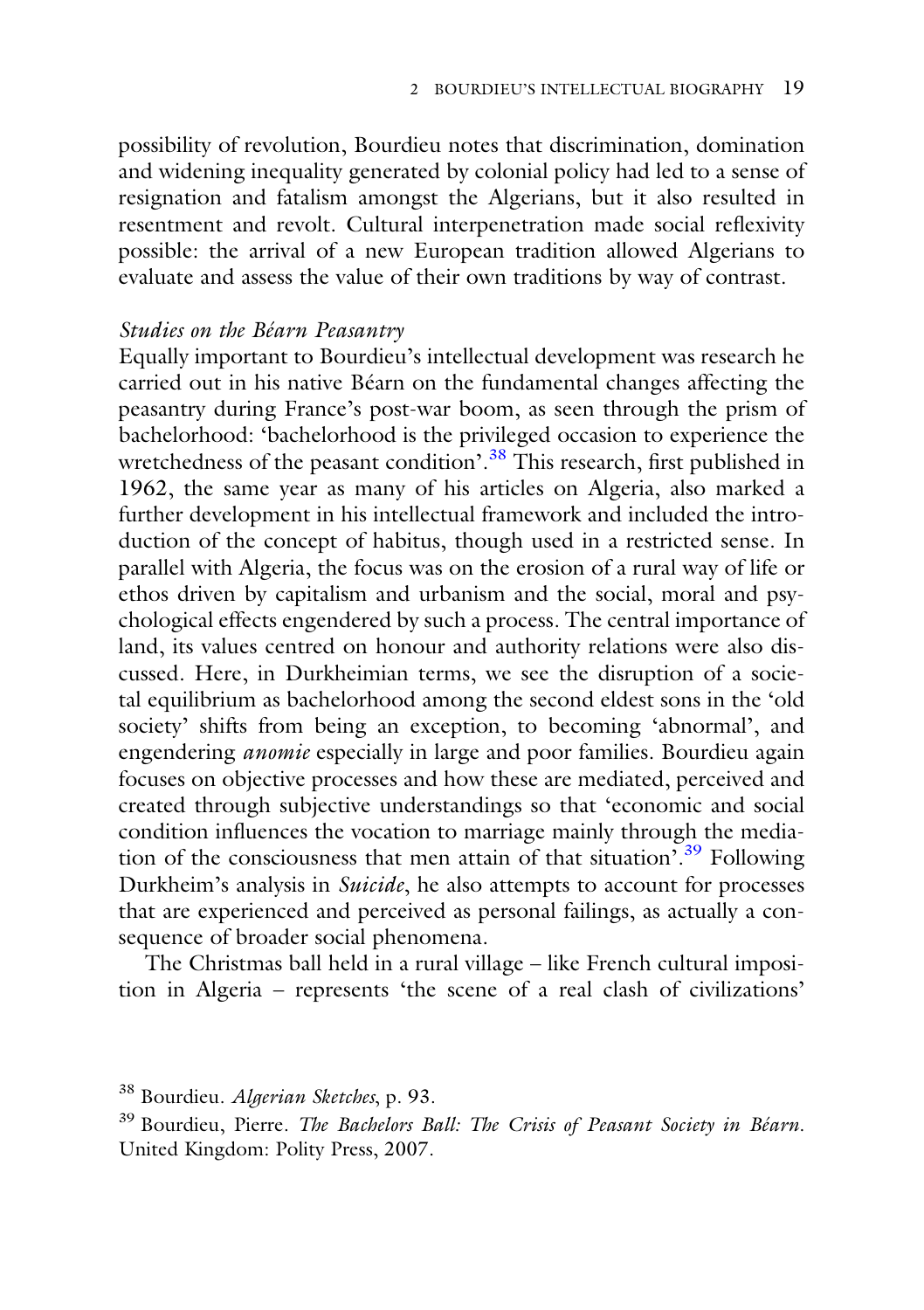through which 'the whole urban world, with its cultural models, its music, its dances, its techniques for the use of the body, bursts into peasant life'.<sup>40</sup> Specifically old style dances marked and bearing the peasant way of life in terms of their rhythms and names give way to urban dances from the towns. For Bourdieu, the body rather than consciousness becomes the locus of this shift, and it is this that bears the stamp of the old peasant way of life, rather than their temporal consciousness. As he notes, 'it is clear that the truly *empaysanit* ("empeasanted") peasant is not in his element at the ball'. Instead, like the uprooted peasantry of Algeria they experience 'the wretchedness of the peasant condition' in terms of an 'existence that has no present and no future'.<sup>41</sup> It is here that he first introduces the concept of habitus as 'a synthetic unity':

Now, it is clear that the techniques of the body constitute systems, bound up with a whole cultural context.

This is not the place to analyse the motor habits characteristic of the Béarn peasant, the *habitus* that betrays the *paysanas*, the lumbering peasant. Spontaneous observation perfectly grasps the *hexis* that serves as a foundation for stereotypes. "Peasants in the old days", said an old villager, "always walked with their legs bowed, as if they had crooked knees, with their arms bent". To explain this attitude, he evoked the posture of a man wielding a scythe. However, the peasant is unable to meet the changing demands imposed on the body, by the Charleston or cha cha, for example, since bodily *habitus* is what is experienced as most "natural", that upon which conscious action has no grip'.<sup>42</sup> That is reshaping the techniques of the body or what he also terms, using the more traditional Aristotelian concept, 'hexis', is beyond their conscious control.

The work markedly bears the continuing imprint of Merleau-Ponty's phenomenology in focusing on both the actor's perception and selfperceptions but also on the role of the body. The bodily habitus becomes

<sup>40</sup> Ibid., p. 83. <sup>41</sup> Ibid., p. 93. <sup>42</sup> Ibid., p. 85.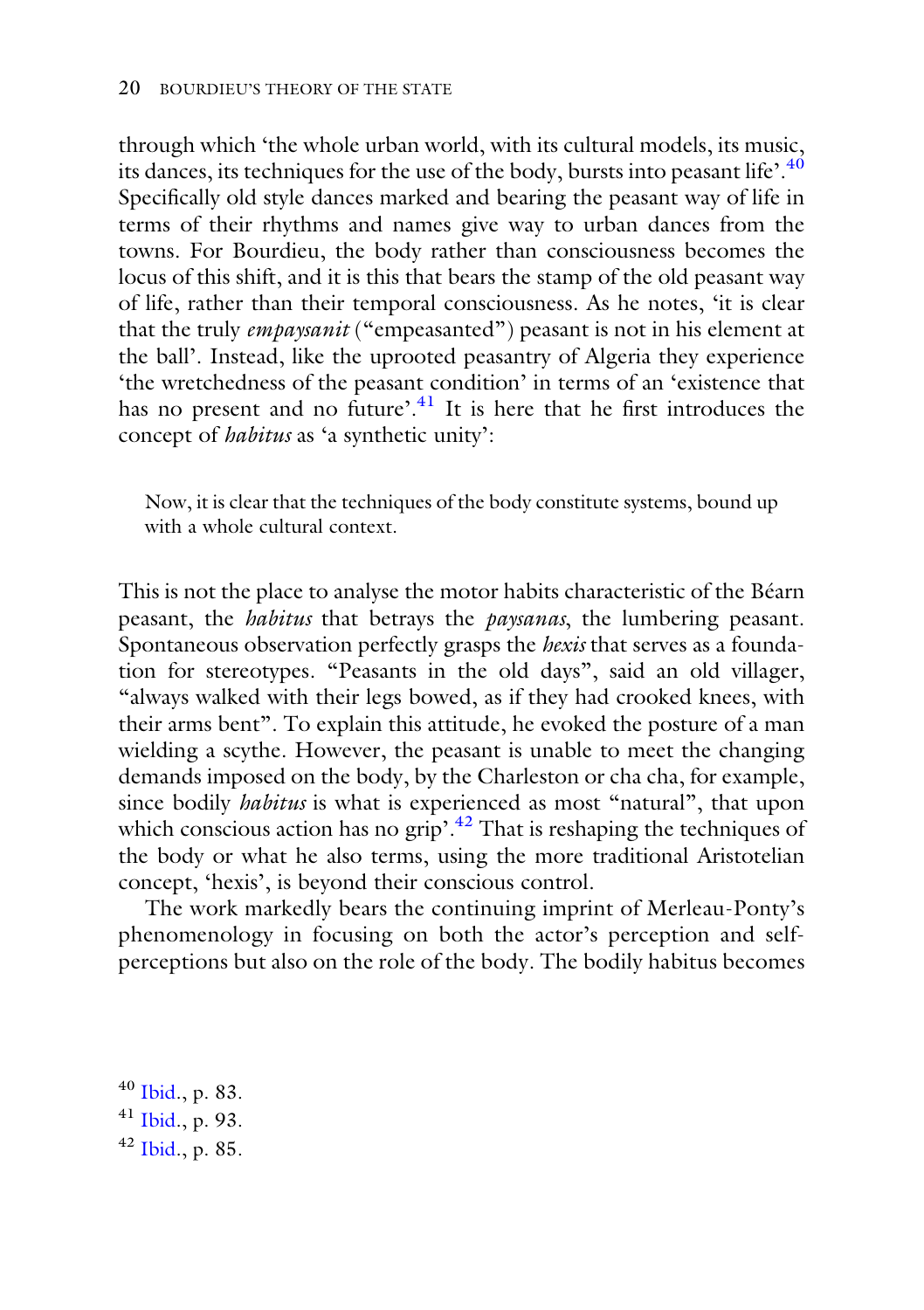so ingrained that the peasant becomes locked into it. To all intents and purposes habitus becomes fate.

## 2. Education and Social Reproduction

Bourdieu's work on schooling and education was to remain a consistent theme throughout his work featuring in numerous books including Reproduction in Education and Society, Academic Discourse, Homo Academicus and The State Nobility.<sup>43</sup> The central arguments concerning education and social reproduction are, however, most cogently and clearly expressed in his earliest work exploring these themes, The Inheritors, jointly written in 1964 with Jean-Claude Passeron whilst at the CES. $44$ Composed at a time of rapid expansion in French higher education, the central concern of the book is the relation to culture of French university students and how this contributes to social inequality. Social classes, Bourdieu & Passeron note, are unequally represented in higher education where the children of workers make up only 6 % of the student population and where a senior executive's son is 80 times more likely to enter a university than a farm worker's son. $45$  Not only are their hierarchies between universities, but there are also class differences within them. However, economic factors cannot solely account for such 'educational death rates'.<sup>46</sup> Rather cultural processes, which follow a similar logic to economic factors, are foremost. There is, according to Bourdieu, a strong elective affinity between the culture of school and higher education and the 'general culture' of the elite classes. Hence, educational culture is a class culture. Schools and universities presuppose previously gained

<sup>43</sup> Bourdieu, Pierre and Jean-Claude Passeron. Reproduction in Education, Society and Culture. 2nd ed. London: Sage, 1990; Bourdieu, Pierre, Jean Claude Passeron, Monique de Saint Martin, Richard Teese, Guy Vincent, and Christian Baudelot. Academic Discourse: Linguistic Misunderstanding and Professorial Power. Cambridge: Polity Press, 1996; Bourdieu, Pierre. Homo Academicus. Cambridge: Polity. 1984; Bourdieu, Pierre. The State Nobility: Elite Schools in the Field of Power. Cambridge: Polity Press, 1998.

<sup>44</sup> Bourdieu, Pierre and Jean-Claude Passeron. 1964. The Inheritors: French Students and their Relation to Culture. Chicago: University of Chicago Press, 1979.

 $45$  Ibid., pp. 1, 2.

 $46$  Ibid., p. 8.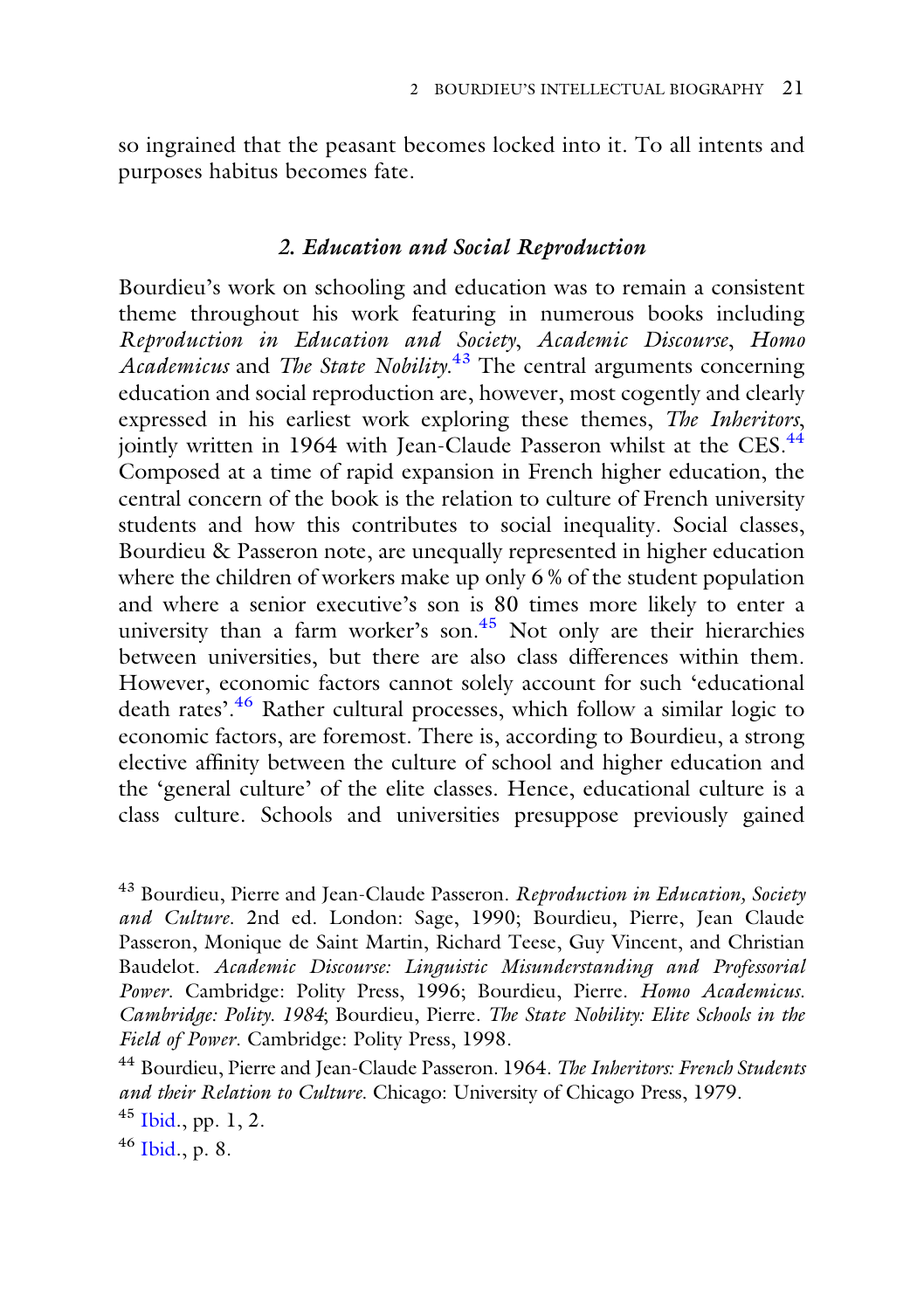cultural habits and social values themselves acquired through family background – the structure of language spoken, familiarity with culture in the home, the theatre, galleries and concerts – extra-curricular culture which together with educational certificates he will later term 'cultural capital'. This capital is acquired by the dominant classes, and especially those coming from Paris, largely implicitly through osmosis, rather than explicit instruction. These 'socially conditioned predispositions' structure both the students ease in assimilating school-transmitted culture and their propensity to acquire it.<sup>47</sup> Through this affinity, the school and higher education serve as social mechanisms of class reproduction while masking that reproduction beneath the ideological veneer of individual talent or giftedness.

This elective affinity between school and family culture also allows the children of the middle classes to 'feel at home' in educational institutions which is expressed in a confident self-belief in their giftedness and abilities and manifest in the diversity and breadth of subjects they study and cultural interests they adopt as well as their manner of elegance and assuredness. Their family background has provided them not only with 'habits, skills and attitudes, which serve them directly in scholastic tasks but also knowledge and know-how, tastes and "good-taste" whose scholastic profitability is no less certain for being direct'.<sup>48</sup> By contrast, those students from the working class and lower middle class, who do not share the same cultural past, feel out of place. Lacking the 'cultural hereditary' of the elite, the latter's cultural habits and past serve as a handicap expressed in terms of early ill-informed decisions and forced choices. The school remains their only means for acquiring culture – which, using a term from the early book on Algeria, is for them a form of distinctive acculturation.49

The differential objective opportunities for access result in different subjective expectations of entering into higher education as something 'impossible' for the lower classes, 'possible' for the middle, and a 'natural' future for the highest social classes, which in turn structure the jobs they eventually take up. That is, all classes adjust their behaviour and subjective expectations according to their objective chances.

 $47$  Ibid., p. 13. <sup>48</sup> Ibid., p. 17.  $49$  Ibid., p. 19.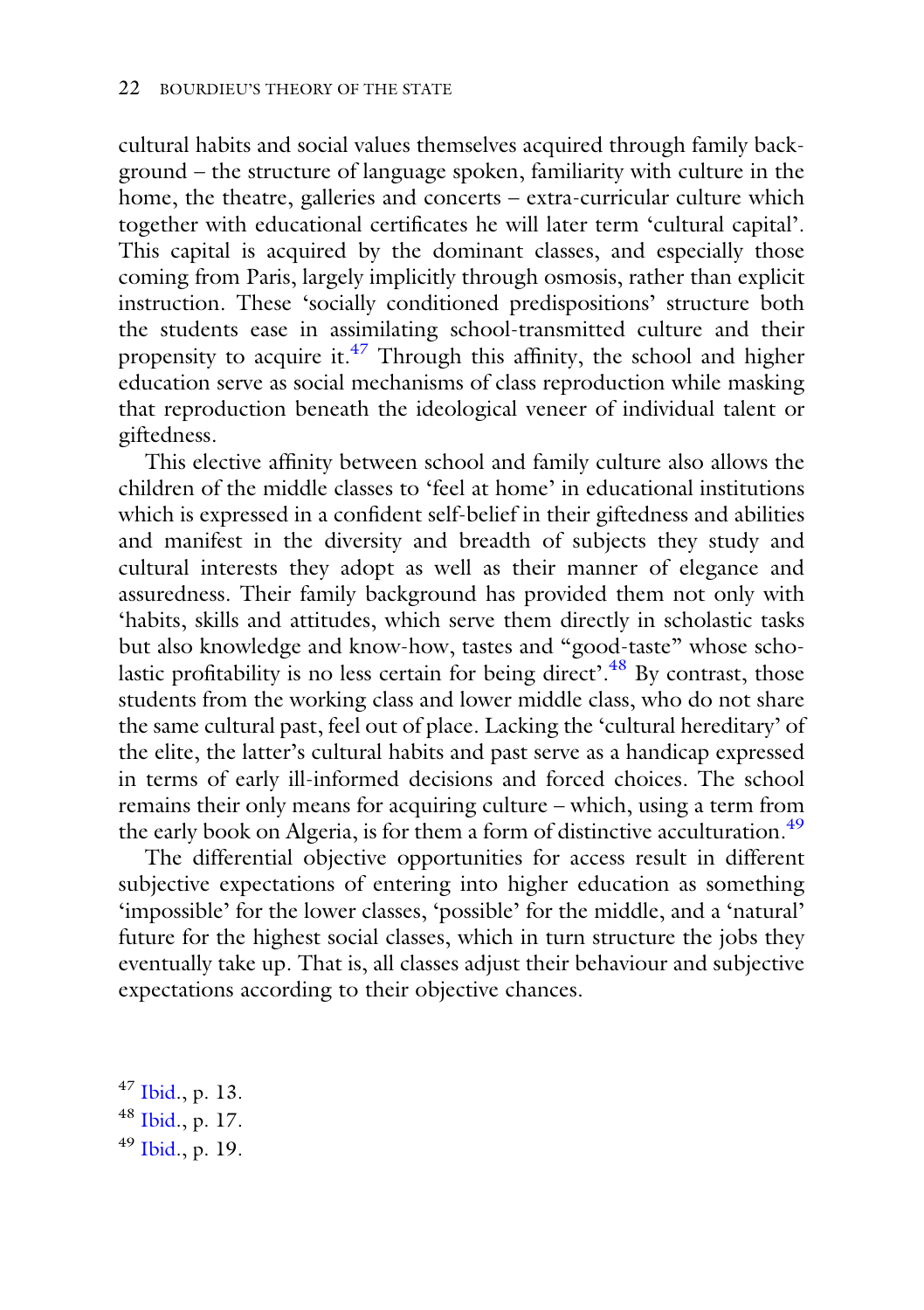As was the case in his earlier writings, broad social processes, and their effects, are perceived by those who experience them in terms of personal failings. Bourdieu also repeats his claims from earlier studies that the selfperception of the dominated is structured according to the values and word-view of the dominant social groups, and secondly that those from the lower classes participate in their own domination, fostering the reproduction of social inequality. Issues of culture, temporality, categorisation and self-perception, objective processes and subjective expectations, social processes interpreted through an individual lens, again all play key roles in this analysis. But in addition, Bourdieu also talks of how those who enter into the student system enter into a 'game with rules' almost akin to a Wittgensteinian language game embedded in a form of life.<sup>50</sup> The game analogy forms a central theme in his subsequent thinking.

### 3. Ritual and Social Practice

It was on the basis of this early fieldwork that Bourdieu developed his subsequent theoretical and empirical work on education, his studies of the Kabylia and social practice in Outline of Theory of Practice and the Logic of Practice<sup>51</sup> and his analysis of class and consumption in Distinction<sup>52</sup> as well as developing his key concepts of capital, strategies, reflexivity, recognition, field, and the economy of practices. The rationale underpinning these concepts is to overcome a number of oppositions that Bourdieu identifies as having plagued the social sciences, principally between subjectivism – how the constructed social world appears to individuals as in phenomenology – and objectivism – how the objective structures of the social world over and beyond individuals' perceptions structure and determine their actions as in structuralism. The concept of 'habitus' – a term with long intellectual pedigree going back to Aristotle, the scholastics, but also used in the work of Durkheim, Mauss, Husserl and Elias – is introduced in order to 'get out from under the philosophy of consciousness without doing away with the agent'.<sup>53</sup> Occupying a

<sup>50</sup> Wittgenstein, Ludwig. Philosophical Investigations. Oxford: Blackwell, 1957.

<sup>51</sup> Bourdieu, Outline of a Theory of Practice; Bourdieu, The Logic of Practice.

<sup>52</sup> Bourdieu. Distinction.

<sup>53</sup> Ibid., p. 14.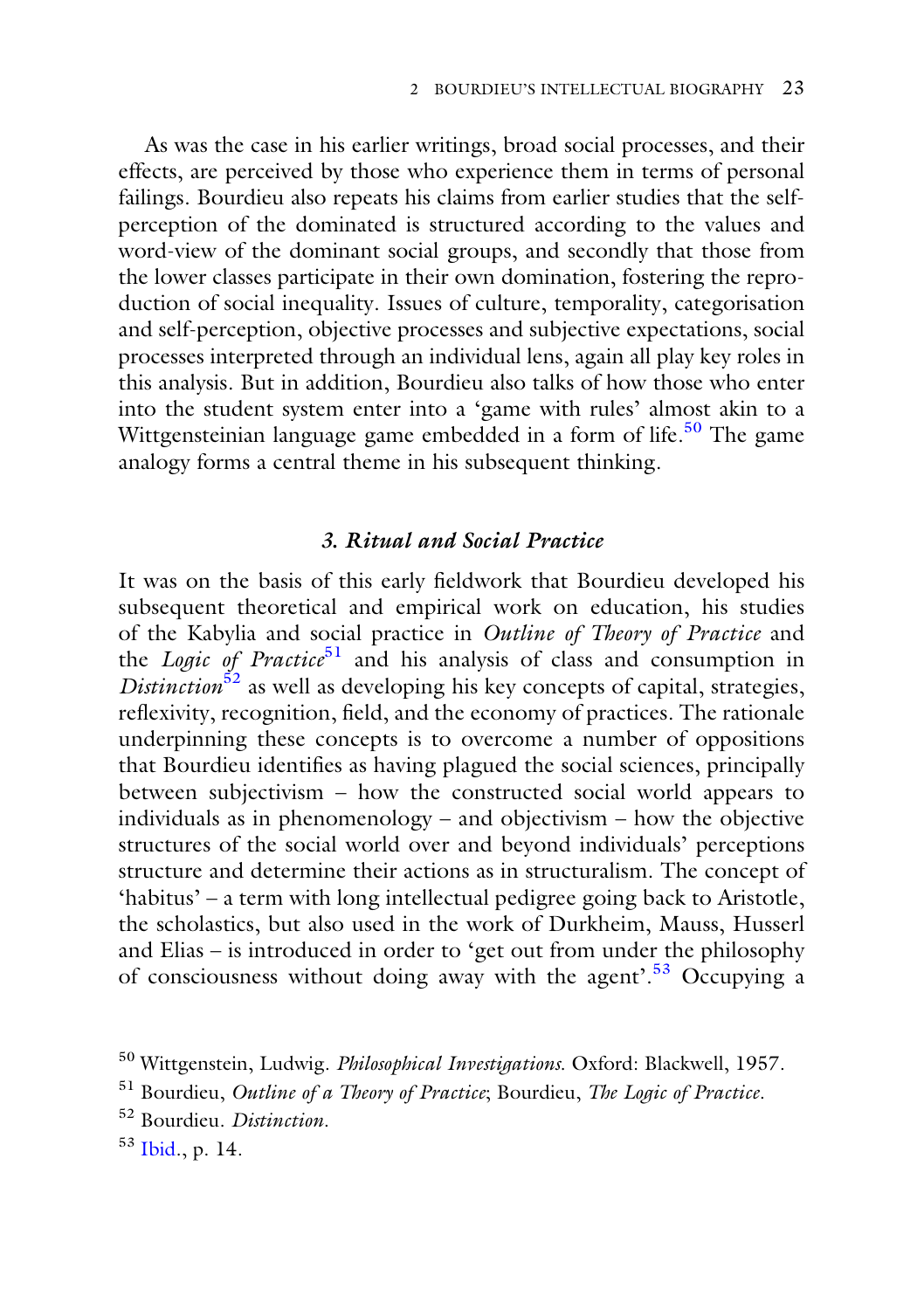space between historical determinism and contingent future action, he defines habitus as 'durable, transposable *dispositions*, structured structures predisposed to function as structuring structures, that is, as principles which generate and organize practices'.<sup>54</sup> Habitus refers to dispositions which incline social agents to acts in determinate ways, without fully determining them. It can be usefully contrasted with Parsons's theory of socialisation. Rather than referring to explicitly taught values or rules that are consciously acquired or implanted in people's heads, these dispositions are unconscious or, at least, semi-conscious, they produce a social order without consciously following rules and they refer not to the mind but to the whole body. However, like processes of socialisation, these structured dispositions are acquired primarily in early childhood and form the sedimented basis upon which future experience and practices are shaped. Importantly, such dispositions reflect the social conditions of existence in which they have been acquired, becoming internalised through the body primarily through 'osmosis' within an environment. Hence, individuals from similar social or class conditions will share similar dispositions; they will tend to think, act and judge the social world in similar ways, as well as acquiring a similar practical sense of social situations, or a homogeneous 'feel for the game'. This includes semi-consciously calculating chances of success or failure terms of future actions, anticipations, gained through past experience, which are internalised and transformed into individual aspirations and expectations. Such dispositions are also durable and transposable in the sense they can be employed and adjusted to new and different situations and circumstances as they arise, thereby generating new actions and novel practices. Some critics have wrongly argued that Bourdieu's schema is deterministic.<sup>55</sup> His indebtedness to phenomenology proves this false. Bodily subjectivity and motor skills, as Merleau-Ponty argues, have the 'power to reckon with the possible';<sup>56</sup> for Bourdieu, they allow us to

<sup>54</sup> Bourdieu, The Logic of Practice, p. 50.

<sup>55</sup> Alexander, Jeffrey. 'The Reality of Reduction: The Failed Synthesis of Pirre Bourdieu' in Jeffrey Alexander. Fin de Siecle Social Theory: Relativism, Reduction and the Problem of Reason. London: Verso Books, 1995, pp. 128–217; Jenkins, Richard. Pierre Bourdieu. New York: Routledge, 1992.

<sup>56</sup> Merleau-Ponty, Maurice. The Phenomenology of Perception, Londson: Routledge. 2012. p. 112.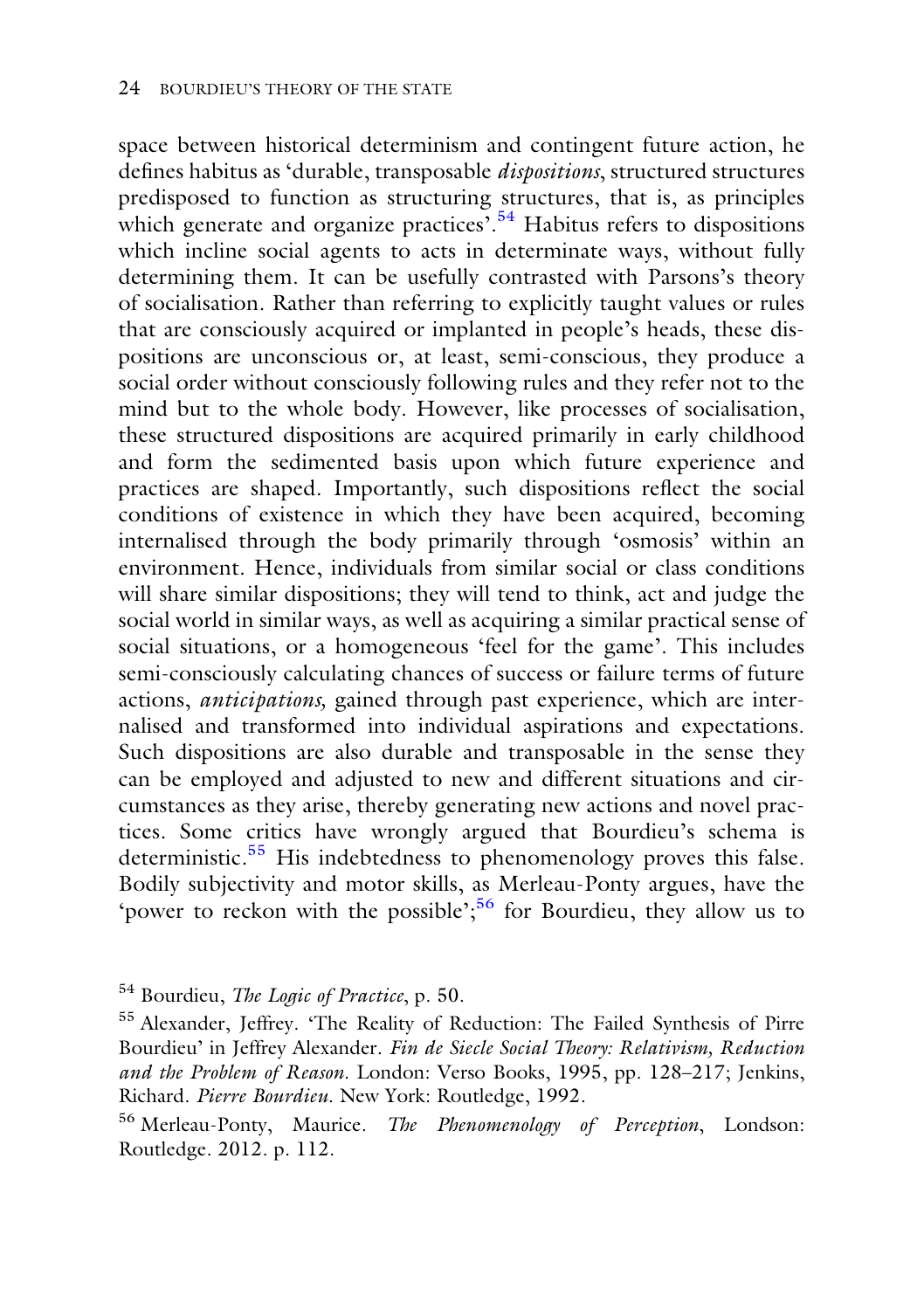move beyond actual situations into future situations. Individuals are creative improvisers to the extent that they apply their acquired habitus, as embodied representations and practices, in new contexts and situations within determinate and shifting social contexts.

However, there is a sense in which his work does detract from the fully self-aware and conscious agent of, for example, Husserlian phenomenology and ethnomethodology. For Bourdieu, these imprints on the body remind us that we need to treat the body and the principles and cosmology it embodies, as beyond conscious manipulation.

The similar conditions of existence of a group or social class, especially in terms of their early upbringing, produce a homogenous group whose practices are harmonised without any conscious intention, or reference to a norm or explicit co-ordination. Despite the ability to adjust and improvise in situations, the habitus is a product of objective conditions and likely to undergo a hysteresis effect when it finds itself in an environment radically different from which it emerged. This can lead to dislocation but also to social conflict, as between different generations raised in different objective conditions, who possess different definitions of what is possible, impossible or probable.

According to Bourdieu, the concept of habitus can only be understood relationally in terms of what he calls social *fields*, the various social spheres and contexts within which agents act. The term 'field', which is only briefly discussed in Outline but more extensively in The Logic of Practice and through its empirical application elsewhere,<sup>57</sup> allows Bourdieu to move beyond visible interactions of symbolic interactionism to the concealed objective social positions that these agents occupy in the social world, or in his terminology, 'social space'. Fields refer essentially to the structure and patterning of social relationships:

In analytic terms, a field may be defined as a network, or a configuration, of objective relations between positions. These positions are objectively

<sup>57</sup> Bourdieu, Pierre. 'The Force of Law: Toward a Sociology of the Juridical Field' Hastings Journal of Law, 38. 1987, pp. 814–853; Bourdieu, Pierre. 'Genesis and Structure of the Religious Field' Comparative Social Research, 13. 1991, pp. 1–44. Bourdieu, Pierre. The Field of Cultural Production: Essays on Art and Literature. Cambridge: Polity Press, 1993; Bourdieu, Pierre. The Rules of Art: Genesis and Structure of the Literary Field. Cambridge: Polity Press, 1996; Bourdieu, Pierre. The State Nobility: Elite Schools in the Field of Power. Cambridge: Polity Press, 1998.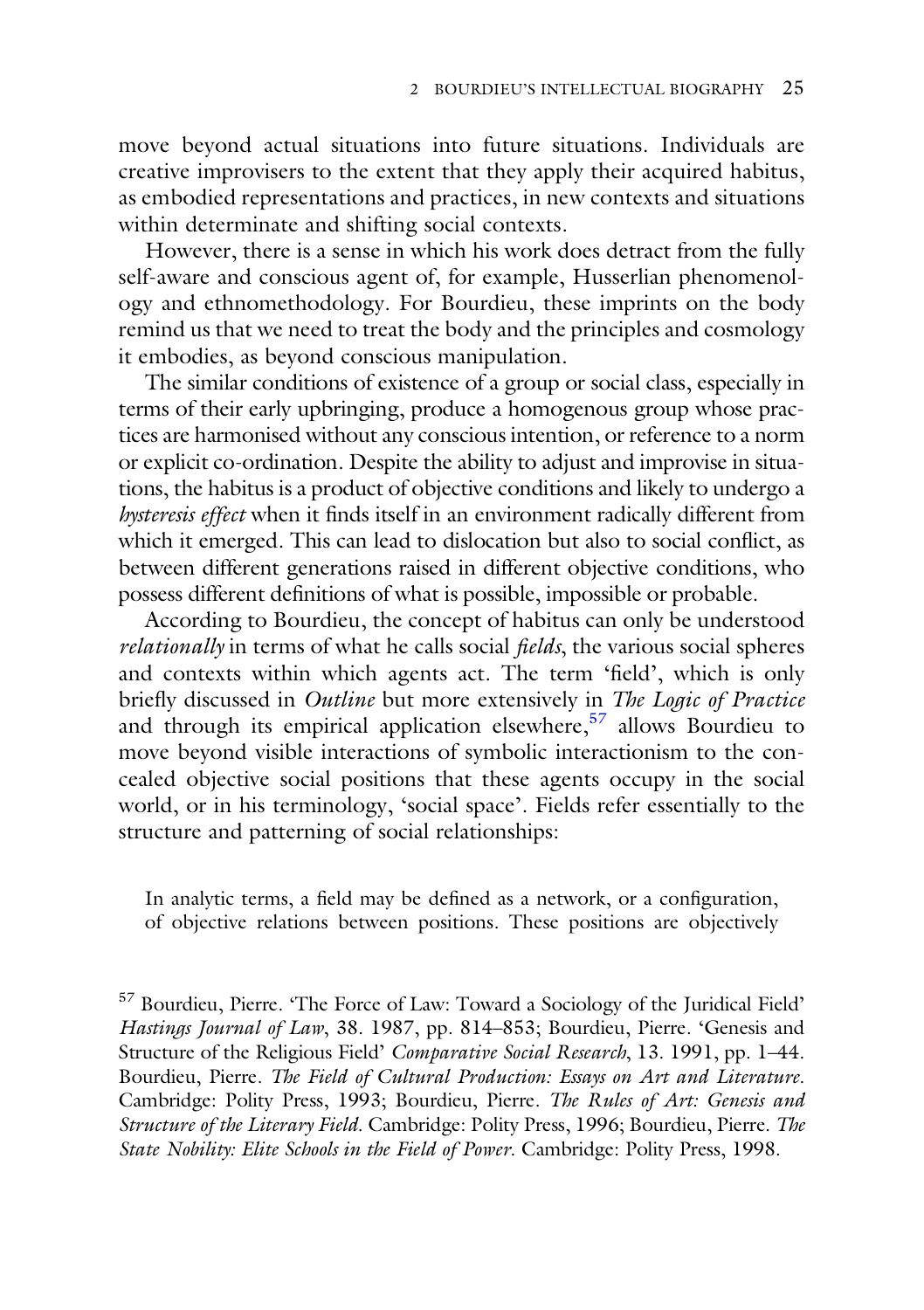defined, in their existence and in the determinations they have upon their occupants, agents or institutions, by their present or potential situation (situs) in the structure of the distribution of species of power (capital) whose possession demands access to the specific profits that are at stake in the field, as well as by their objective relation to other positions (domination, subordination, homology, etc.<sup>58</sup>

Fields develop historically and as societies diversify so more fields arise: 'the historic process is one of differentiation of the world into spheres'.<sup>59</sup> Such a view follows readily from Durkheim's social morphology, which points to increasing social differentiation, and dynamic density, as populations increase and societies develop. Fields take a variety of forms such as the educational field, economic field, the cultural field, the political field, the scientific field, the religious field etc. and can be further divided into sub-fields, the field of higher education for example. These fields shape and structure the actions of agents who enter into them, eliciting and triggering specific responses from agents with a particular habitus. Strictly speaking, economic and cultural power lie not in wealth or in educational titles but, in the relations between these forms and their associated fields of economic and educational relations.

Although each field has distinctive characteristics and unique logic or procedural rules, all fields contain or express certain universal properties. Firstly, they are semi-autonomous from each other, and thereby relatively impervious to the external influences and determinations of other fields – art is followed for art's sake, politics for power, action on the stock market for wealth, etc. Second, fields are 'fields of force', like magnetic fields, which attract and repel, they are characterised by tension and struggle, in which agents compete with one another to preserve or alter the constellation of positions that exists within the field. Consequently, fields can change and develop within the context of historical struggles. Fields – conceived as social fields of forces – solicit, instill and reproduce internal organizational criteria. Moreover, it is only in modern formations that autonomous fields have developed, become institutionalised and self-reproducing. According

<sup>58</sup> Bourdieu, Pierre and Loic Wacquant. An Invitation to Reflexive Sociology. Cambridge: Polity Press, 1992, p. 97.

<sup>59</sup> On the State, p. 75.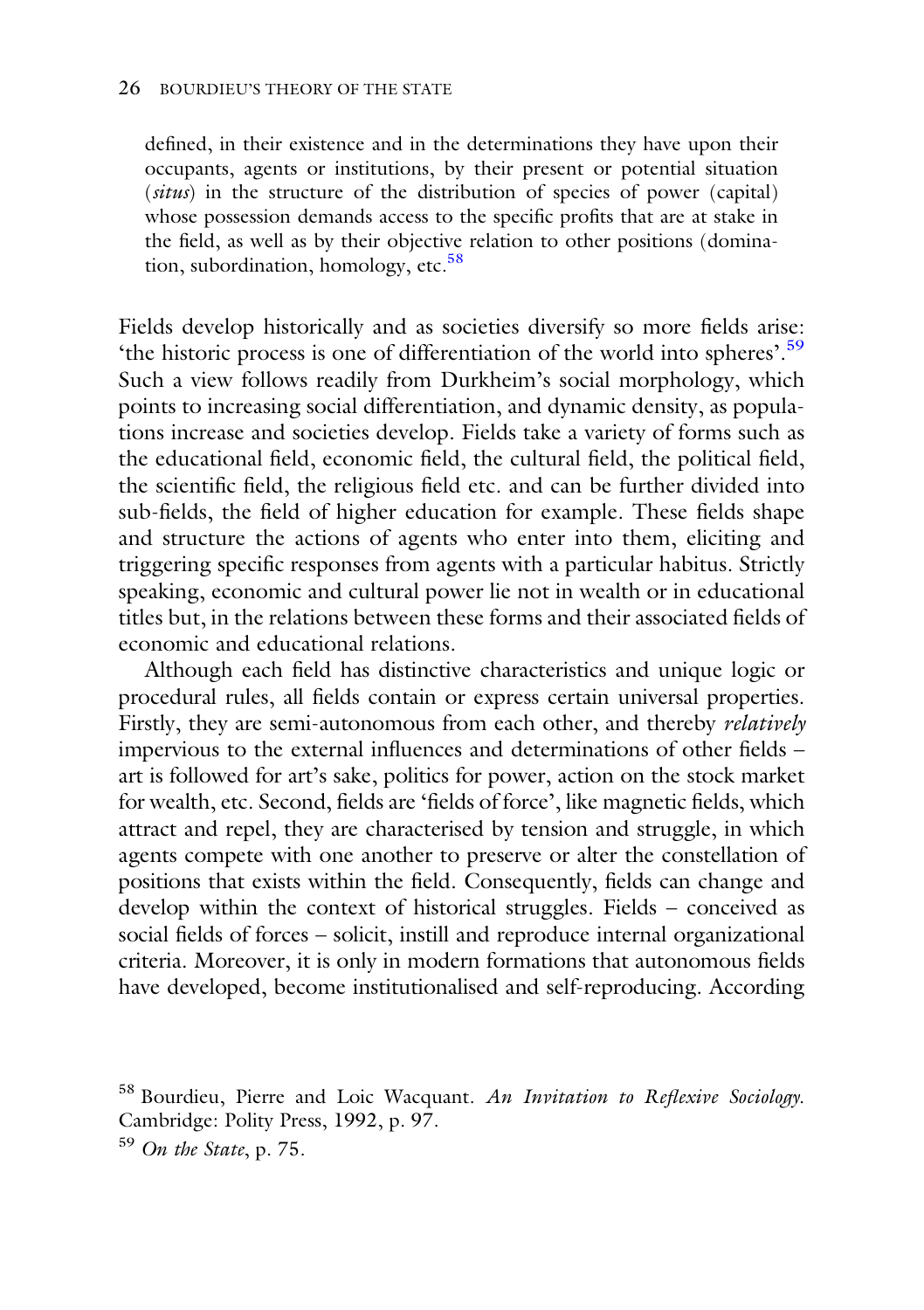to Bourdieu, along with habitus, the concept of field enables him to transcend the dichotomy between reproduction and transformation, statics and dynamics, and structure and history.

Bourdieu's third key and inter-related concept is capital. This refers to any resource that enables people to appropriate profits from participating within specific fields. Bourdieu talks about a variety of forms of capital though he tends to focus on four main types: economic capital referring to money (including very high salaries), material and financial assets and private property; cultural capital refers to scarce symbolic goods, educational credentials and titles; social capital refers to social connections and profits accruing from group membership; and symbolic capital refers to recognition and prestige or the effects of any form of capital when they are not perceived for what they are, but are instead misrecognised. These capitals can also appear in various manifestations. Economic capital is generally objectified in goods or things, whereas cultural capital can be objectified in books, but can also take on an embodied state as dispositions of the mind/body, and an institutional state as rare educational qualifications.

For Bourdieu, a person's position in social space is determined by both the amount of capital they possess – the overall volume, and the type of capital they possess, the composition of their capital: 'The structure of the distribution of the different types and sub-types of capital at a given moment in time represents the immanent structure of the social world, that is, the set of constraints, inscribed in the very reality of the world, which govern its functioning in a durable way, determining the chances of success for practices'.<sup>60</sup> This distribution determines the agents' power and how they act within fields or different markets, or 'play' within various games:

We can picture each player as having in front of her a pile of tokens of different colours, each corresponding to a given species of capital she holds, so that her relative force in the game ... depend both on the total number of tokens and of the composition of the piles of tokens she retains, that is on the volume and structure of her capital. $^{61}$ 

<sup>60</sup> Ibid., p. 242.

<sup>61</sup> Bourdieu and Wacquant, *Invitation*, p. 99.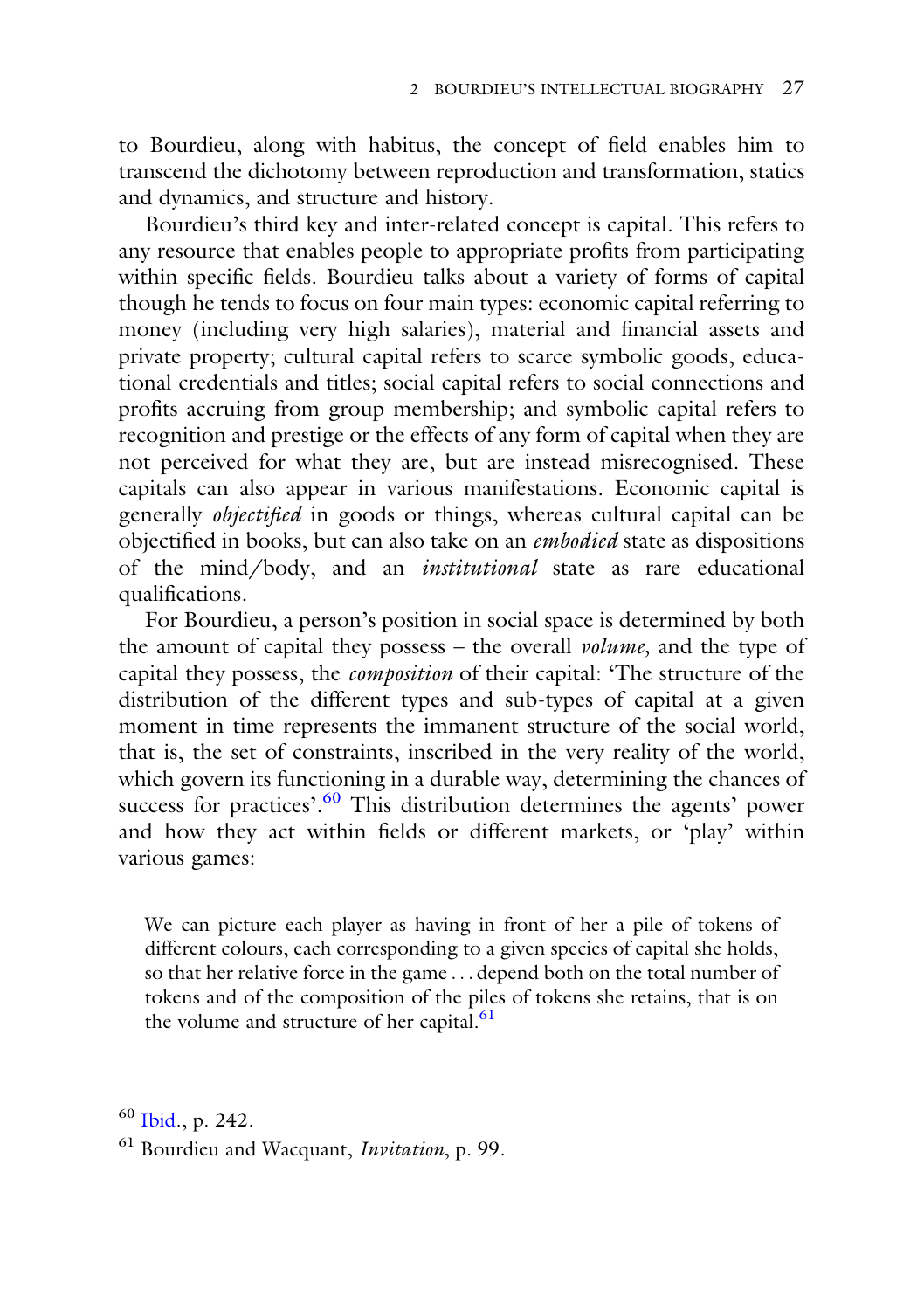People who play or participate in games within fields do so because they agree to do so, because they believe they have stakes or vested interests in the game, that is in terms of an illusio, that the game is worth playing.

Modifying Durkheim and Mauss's discussion of the social nature of the categories, $6^{\circ}$  Bourdieu argues that the forms of categories and classifications are not only social, but also, embody power relations. Moreover, because of the direct and spontaneous correlation between social categories and social structures, they have the political effect of naturalising the social world.

This confusion of what is in fact a social and arbitrary order but which is perceived and understood as a natural and inevitable order entails doxa, which can be distinguished from orthodox or heterodox beliefs to the extent that the latter imply an awareness and recognition that different or contrary beliefs could exist.

Bourdieu develops his arguments concerning habitus, field and capital both in determinate empirical contexts, especially in analysing the logic of a gift and honour economy in Algeria, and in terms of a general science of the 'economy of practices'. In terms of the former and restating the importance of temporality, Bourdieu argues the structuralist approach, which sees gift exchange solely in terms of mechanical necessity, ignores the temporal structure of gift exchange which in fact 'defines the full truth of the gift'.<sup>63</sup> Gifts may not be returned either because of ingratitude or as an insult. 'In every society it may be observed that, if it is not to constitute an insult the counter-gift must be deferred and different, because the immediate return of an exactly identical object clearly amounts to a refusal'.<sup>64</sup> It is the lapse of time interposed between receiving and giving a gift that 'enables the gift or counter-gift to be seen and experienced as an inaugural act of generosity, without any past or future, i.e. without calculation'.<sup>65</sup> This time-lag, which consists of manipulating time or the tempo of action also allows us to introduce agents, their strategies and improvisation. An emphasis on practice, strategies, playing a game and the regulated

<sup>&</sup>lt;sup>62</sup> Durkheim, Emile and Marcel Mauss. Primitive Classification. London: Cohen & West, 2009.

 $63$  Outline, p. 5.

 $64$  Ibid., p. 5.

<sup>65</sup> Ibid., p. 171.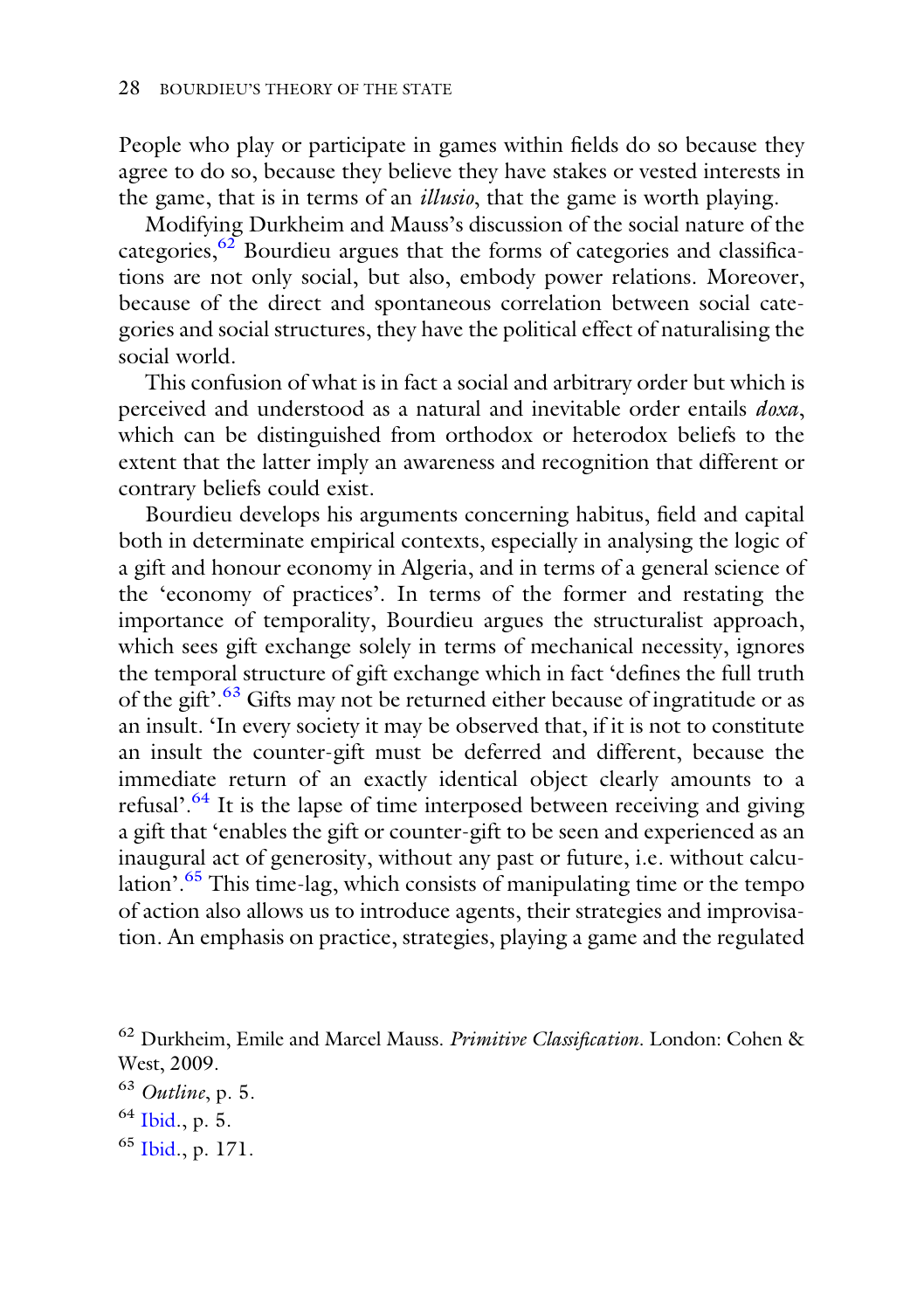improvisation of agents in place of reified, de-temporalised, abstract, static models based on 'mechanical laws' of the 'cycle of reciprocity' and predictability means recognising that uncertainty is inherent in social life. Gift exchange is not a ritualised exchange but a confrontation of strategies.

In addition to his insightful discussion of temporality, Bourdieu in Outline also discusses what he calls an 'economy of practices'. Using the concept of economic in a wide sense, the framework implies that all practices – including economic, cultural, political, and scientific practices – aim at increasing or augmenting one's capital holding. That is, all practices are economic and cultural practices directed towards the maximising of material or symbolic profits, which follow an 'economic logic' in the broad sense of the term.

Within the contexts of fields and struggles, and according to their position in social space, actors employ 'strategies' to either maintain or improve their position. These strategies are not conscious strategies as in rational choice theory, but embodied strategies incorporated in the body as dispositions. The form the strategies take and the type of agent involved – individual, institutional or collective – is historically and socially determined by the logic of the field. Human agents enter the field of struggle with historically given endowments, either in an *incorporated* state within the habitus as dispositions and competences, or in an objectified state as material goods. Two areas of especial importance for influencing a class habitus are family background in terms of father's occupation and family lifestyle, and the school in terms of qualifications as standardised markers of education since these provide sources of both economic and cultural capital. For Bourdieu, class is a central fact of modern societies. He also talks of 'strategies of reconversion' in which one form of capital may be converted for another. For example, economic capital may be used to fund private education to secure cultural capital. It is the mutual relation, correspondence or 'elective affinity' between habitus and field, mediated by capital, that generates social practice.

In Outline of a Theory of Practice and The Logic of Practice, Bourdieu discusses the different strategies and modes of domination that exist in pre-capitalist or traditional societies, and modern differentiated capitalist societies, in a discussion that draws sparingly on Marx's *Grundrisse*  $(1973)$ .<sup>66</sup> In traditional forms of society characterised by the absence of

<sup>66</sup> Marx, Karl. 1858. Grundrisse: Foundations of the Critique of Political Economy. London: Allen Lane, 1973.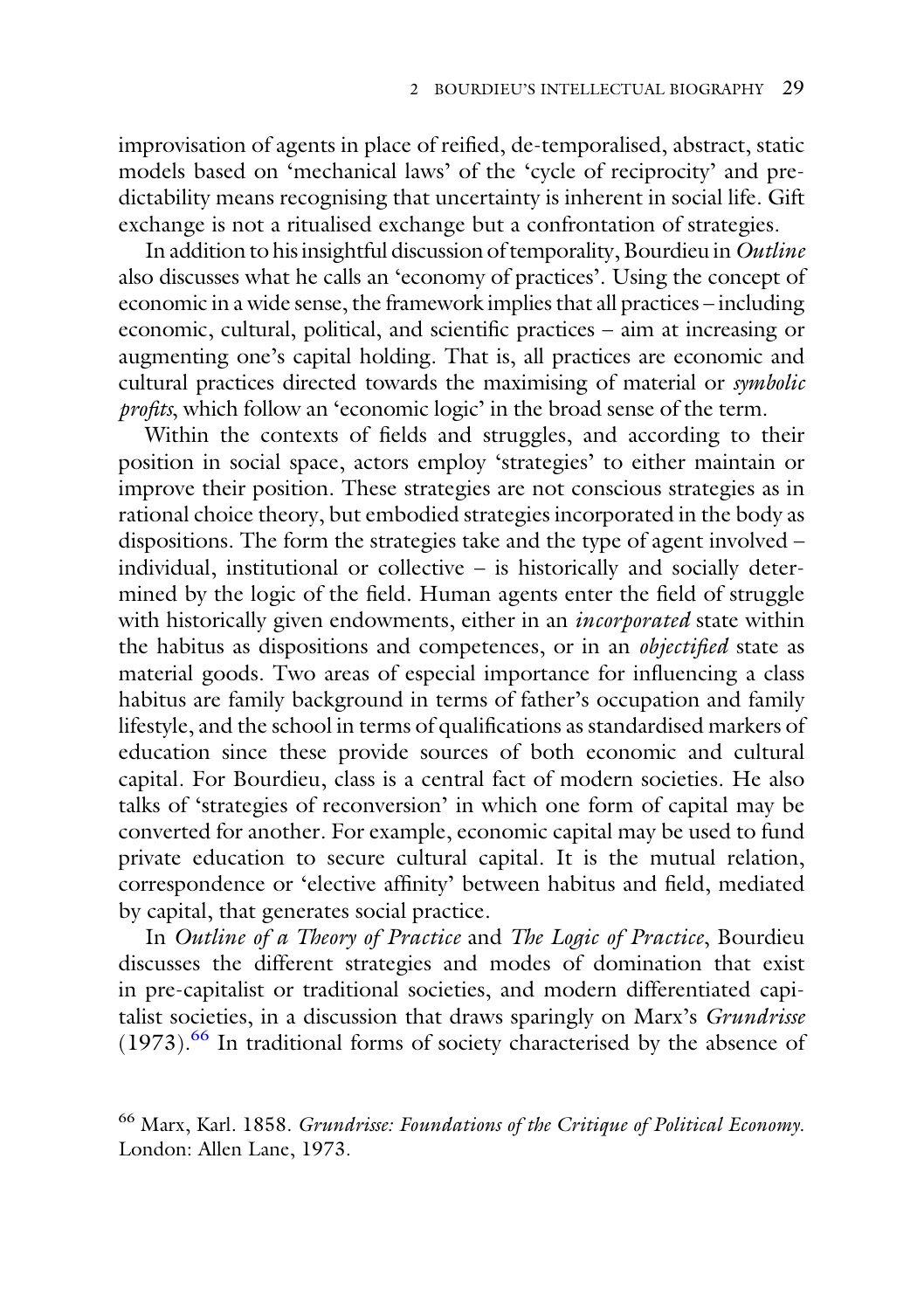a self-regulating market, a state, or an institutionalised education system, domination can only be maintained through strategies that need to be continually renewed in a personal and direct way through interactions. In addition, in pre-capitalist societies such as Kabylia, where overt brutal violence is collectively frowned upon, for example, between a master and his khammes (servants), such violence may lead the victim to flee or to initiate forms of counter-violence and effectively end the relationship of exploitation. Here, therefore, under the veil of enchanted relationships, symbolic violence predominates. This is 'the gentle, invisible form of violence, which is never recognized as such, and is not so much undergone as chosen, the violence of credit, confidence, obligation, personal loyalty, hospitality, gifts, gratitude, piety – in short, all the virtues honoured by the code of honour – cannot fail to be seen as the most economical mode of domination'.<sup>67</sup> As a hidden form of violence, symbolic violence involves gaining the 'consent' of the dominated to their own domination. Not only are the negative sanctions tied to overt violence and the censorship of direct personal interest stronger, but, economic capital is endlessly transformed into symbolic capital in order for the dominant to maintain their domination and to acquire the complicity of the dominated group. In such a context, domination must be euphemised and misrecognised by all concerned. An ethic of honour suits both the peasant–master as well as his khammes – through 'an honourable representation of his condition' in which the former treats the latter as an associate rather than servant.

By contrast, in modern capitalist differentiated societies where forms of capital have become accumulated, autonomous fields and social mechanisms institutionalised and objectified, power and domination are selfreproducing, masked and remain opaque. Symbolic violence is less dependent on being continually renewed through interpersonal relations but instead exists through institutional mechanisms such as education and philanthropy. Given the complexity and dissimulation entailed in such processes, the central role for sociology becomes to reveal the hidden mechanisms through which social domination reproduces itself.

# Reflexivity

A further central feature of Bourdieu's sociological approach is its emphasis on epistemological reflexivity. The introduction of a systematic

 $67$  Outline, p. 192.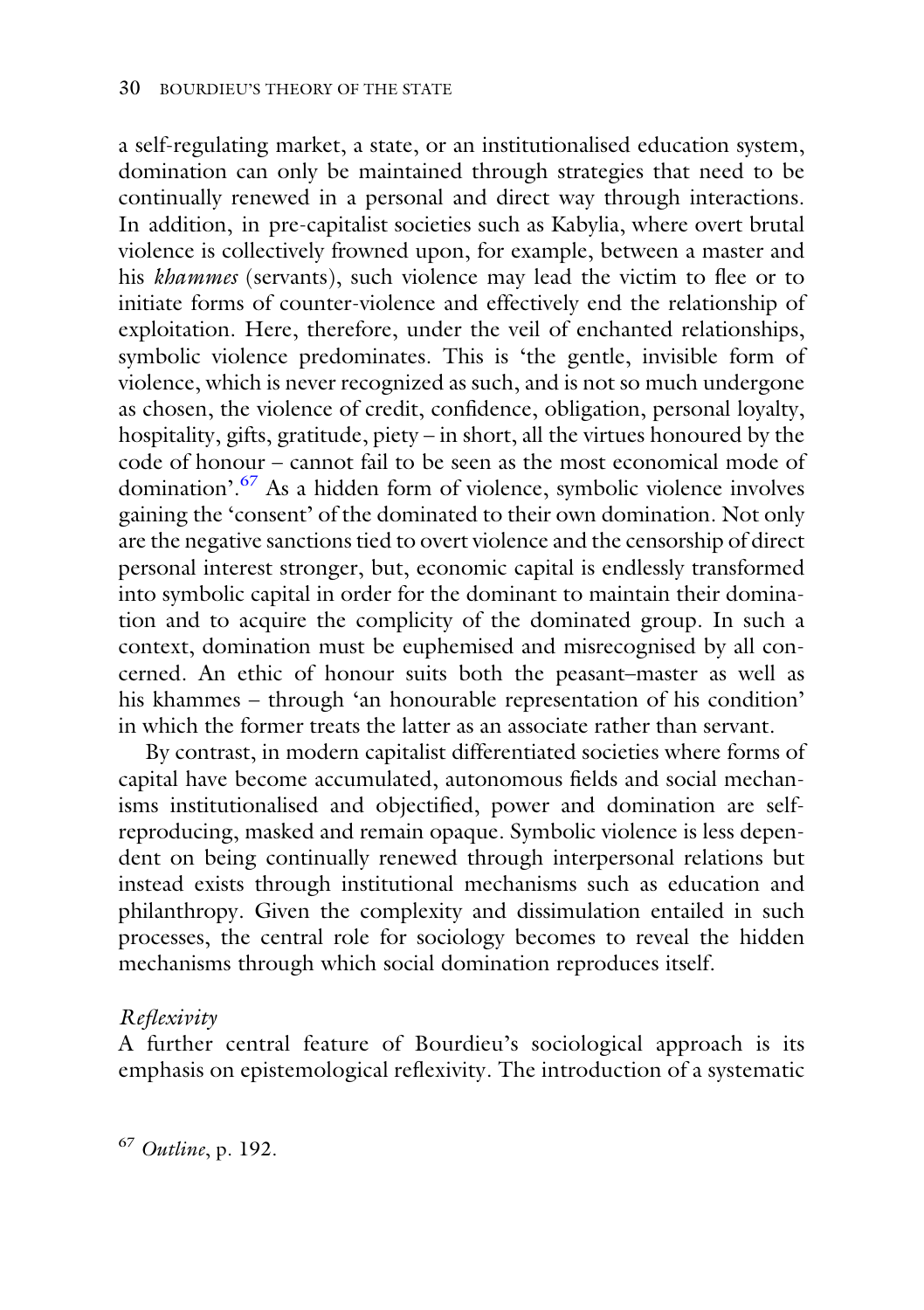reflexivity constitutes a core factor in the foundation of any adequate social science. Rather than referring to a personal or narcissistic reflexivity, epistemological reflexivity enables sociologists to scientifically ground a sociological standpoint by scrutinizing what are taken as subjective and objective presuppositions in the social world. Stated briefly, for Bourdieu, it is not only the particular power relation between a Western anthropologist (Bourdieu) and the tribe or people he is studying (in this case the Kabylia) that needs to be acknowledged by the anthropologist, but all intellectual/academic forms of projection when studying human behaviour. Unreflexive intellectuals, writing from a standpoint characterised by skole, leisure or the 'scholastic point of view<sup>, 68</sup> unvariably project their passive academic relation to the world onto their subjects and understand what for these subjects are practical practices, involving semi-conscious bodily activity, as a spectacle that needs to be decoded or interpreted, for example by recreating the meanings the actors employ in their activity.

In such a context the intellectual observer, given his or her subjective and objective relation to the world, is more concerned with the *opus* operatum of social actions than the *modus operandi*. A social scientific basis for the study of human behaviour crucially entails a break with 'scholastic reason' and involves a reflexive analysis of the social separation between the intellectual and his or her object of study. This reflexive moment must be included in all social analysis by subordinating 'all operations of scientific practice to a theory of practice and practical knowledge'.<sup>69</sup> It is only by instituting such a reflexive moment that one can bring to light the 'practical mode of knowledge in all practice'.

Although not discussed in great detail his theory of practice as elaborated in Outline, a central rationale underlying his whole approach is to establish sociology as an autonomous science as the ground upon which social criticism can unfold. In the Craft of Sociology written with Jean-Claude Chamboredon and Jean-Claude Passeron,<sup>70</sup> Bourdieu attempts to provide

<sup>68</sup> See Bourdieu, Pascalian Meditations.

 $69$  Outline, p. 4.

<sup>70</sup> Bourdieu, Pierre, Jean Claude Chamboredon, and Jean Claude Passeron. The Craft of Sociology: Epistemological Preliminaries. Germany: Walter de Gruyter & Co, 1991.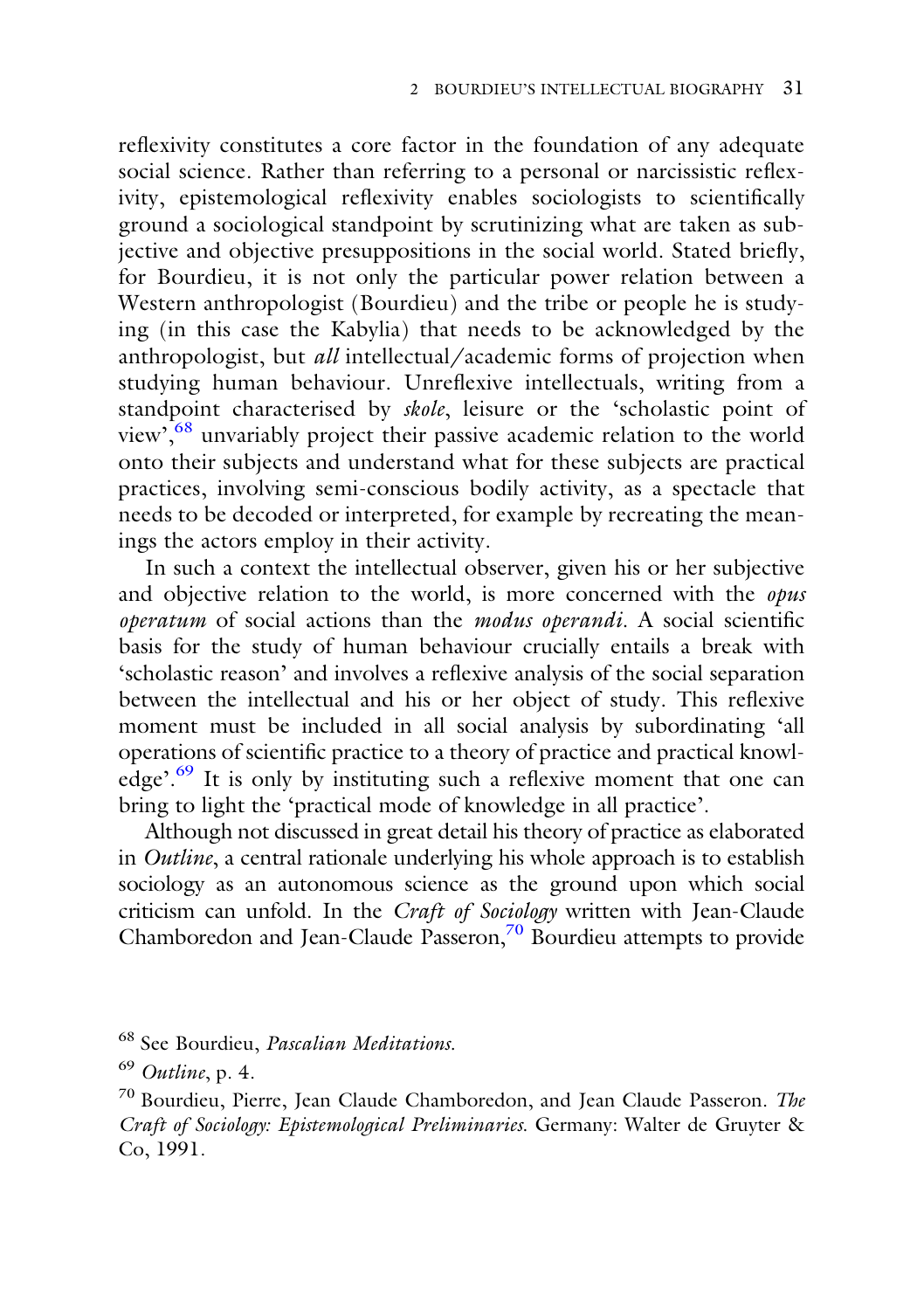an epistemological grounding for the social sciences in general, and sociology in particular, which he develops in other work.<sup>71</sup> Drawing heavily on the historians of science Koyré, and Canguilhem, he argues that the philosophy of science generally overemphasises the importance of verification and validation at the expense of examining theory and hypotheses construction. Drawing on Bachelard he argues that the scientific act has to be won, constructed and confirmed. Epistemological facts contain a logical order initially entailing a break with ordinary concepts and phenomenal appearances, followed by the construction of hypotheses using a coherent theoretical model, and finally the testing of these hypotheses against this model. Such a process of winning, constructing and confirming facts takes place within the historical emergence of a semi-autonomous scientific field that is continually under threat from the external interests prevalent in other fields, including the economic field.72

#### 4. Symbolic Power

An article on symbolic power, written in 1977, marks an important turning point and development in Bourdieu's work. In this condensed essay, he synthesises a number of heretofore divergent theoretical traditions and frameworks that deal with symbolism and language in an attempt to create a sociology of symbolic forms and power, entailing a conception in which power is less visible or misrecognised. Synthesising a neo-Kantian and idealist position that emphasises the productive activity of consciousness deriving from Cassirer, Sapir and Whorf, with the work of structuralists who emphasise the structured nature of language as a medium of communication, Bourdieu argues that symbolic power functions as a power of constructing social reality by establishing a *gnoseological* order (philosophical order of cognition), providing the immediate shared meaning individuals have of the social world. Here Durkheim's distinction between

<sup>71</sup> Bourdieu, Pierre. 'The Specificity of the Scientific Field of the Progress of Reason, Social Science Information 14(6). 1975, pp. 19–47; Bourdieu, Pierre. 'Animadversiones in Mertonem' in J. Clark, C. Modgil and S. Modgil (eds) Robert K. Merton: Consensus and Controversy, London: Falmer Press. 1990, pp. 297–301; Bourdieu, Pierre. Science of Science and Reflexivity. Cambridge: Polity, 2004.

<sup>72</sup> Bourdieu, Science of Science, p. xii.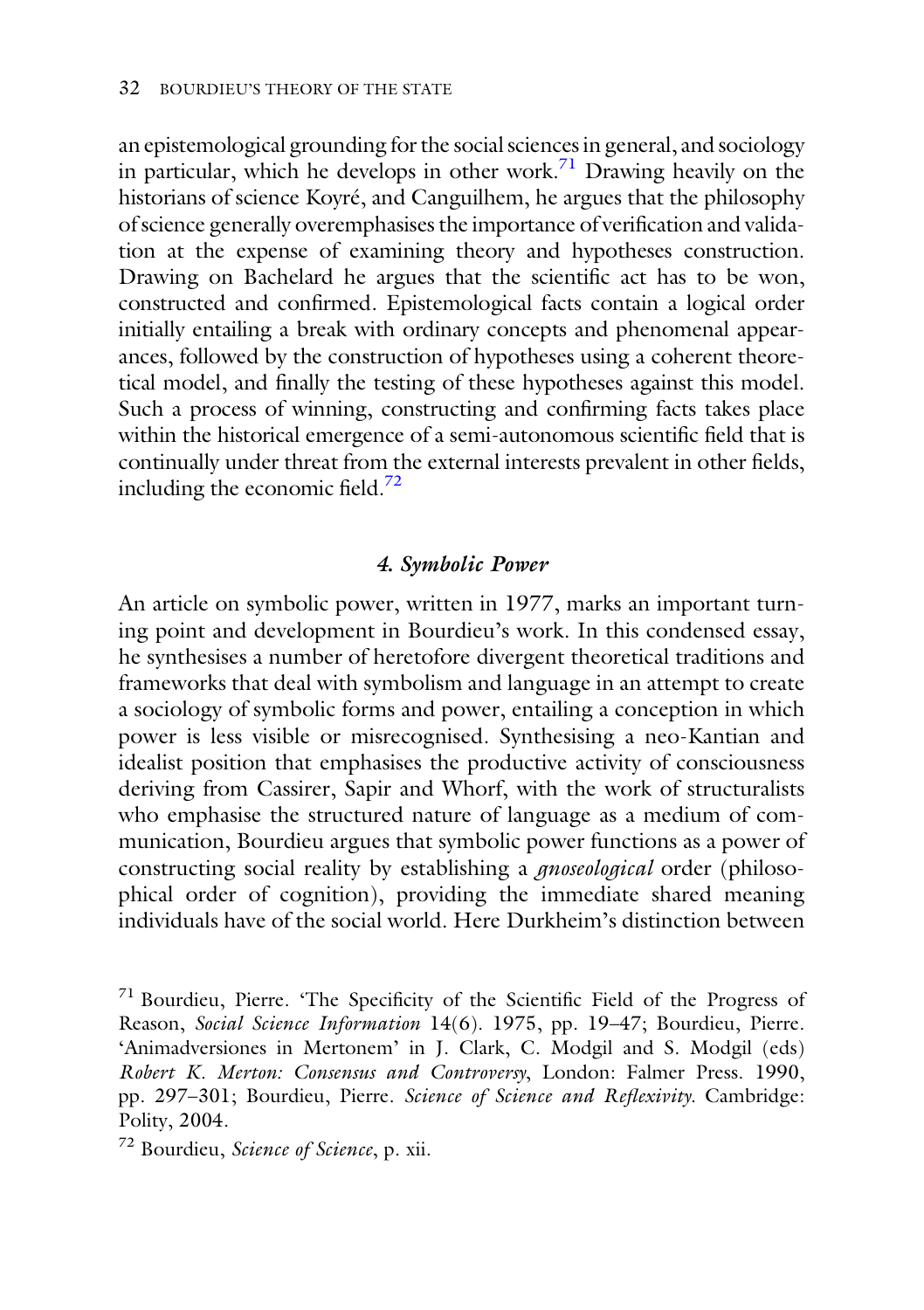logical and moral integration is of crucial importance. The former refers to the 'homogenous conception of time, space, number and cause, one which makes it possible for different intellects to reach agreement'. This in turn makes moral integration possible. Here there is a consensus on the meaning of the world 'which contributes fundamentally to the reproduction of the social order'.<sup>73</sup> Sense and consensus become tied. In a second synthesis, this is conjoined with Marxist and Weberian approaches that examine the political function of symbolic productions as instruments of domination and power, serving particular interests usually presented as universal interests. Henceforth, all relations of meaning and communication are seen inseparably as power relations that depend on the material or symbolic power that agents possess:

It is as knowledge structured and structuring instruments of communication and knowledge that 'symbolic systems' fulfil their political function, as instruments which help to ensure that one class dominates another (symbolic violence) by bringing their own distinctive power to bear on the relations of power which underlie them and thus by contributing, in Weber's terms, to the 'domestication of the dominated'.<sup>74</sup>

The essay on symbolic power is Bourdieu's attempt to provide a less class reductionist account of ideological production without at the same time conferring the latter an absolute autonomy. Symbolic power is a power of making people see the social world in a specific way, of creating a vision of divisions that affirms or transforms the vision of the world that social agents possess, and therefore the social world itself. In his understanding of language, language, words, symbols are forms of action at a distance, 'an almost magical power which enables one to obtain the equivalent of what is obtained through force (whether physical or economic), by virtue of the specific effect of mobilization'.<sup>75</sup> For Bourdieu symbolic capital and power are a transformed or misrecognised form of other forms of power, that is, they depend upon the conversion of different types of capital-economic, cultural, political capital etc. into symbolic capital. Symbolic capital 'is any property (any form of capital

 $^{73}$  Ibid., p. 166. <sup>74</sup> Ibid., p.167. <sup>75</sup> Ibid., p. 170.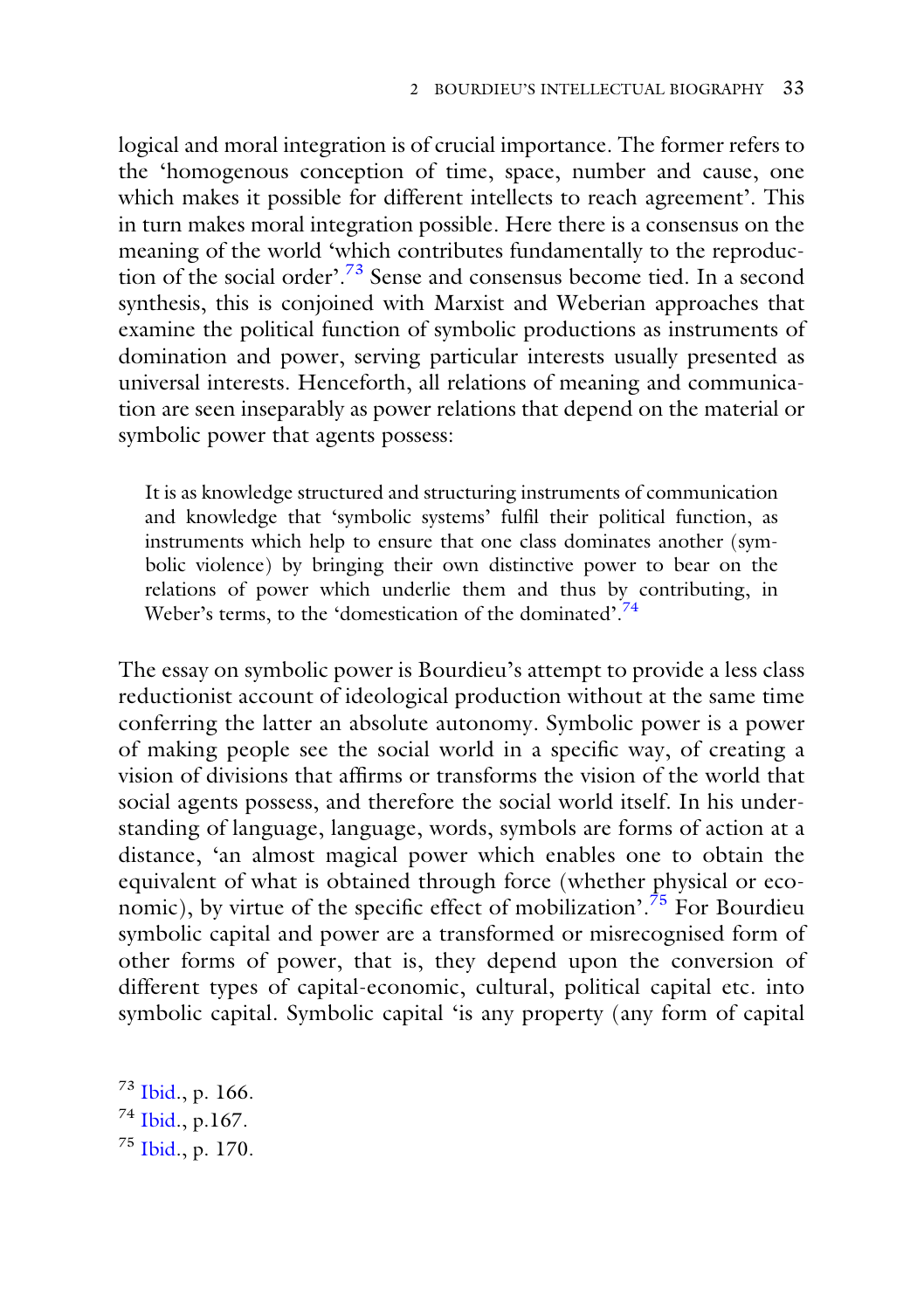whether physical, economic, cultural or social) when it is perceived by social agents endowed with categories of perception which cause them to know it and to recognize it, to give it value'.<sup>76</sup> Symbolic power and symbolic violence, by contrast, are exercised in an invisible way so that those beholden to them remain unaware of their very existence.<sup>77</sup> Symbolic violence and domination 'really begins when the misrecognition implied by recognition, leads those who are dominated to apply the dominant criteria of evaluation to their own practice'.<sup>78</sup>

The discussion of symbolic forms also point to the fundamental performative role played by language. The work of Austin on perfomatives and speech-acts,<sup>79</sup> or what Searle calls 'declaratives',<sup>80</sup> and on Anscombe's famous distinction between cognitive states, which describe the world and are derived from the facts of the world, and conative states which bring something about in the world, is central here.<sup>81</sup> Language and speech do not simply describe the social world but simultaneously constitute the very reality they describe. $82$  Words, dictums and ritualised forms of expression

<sup>76</sup> Rethinking the State, p. 9.

<sup>77</sup> As a result, individuals: 'unwittingly contribute to wielding the symbolic violence that is wielded upon them, that is upon their unconscious, inasmuch as – and only inasmuch as – their mental structures are objectively in agreement with the social microcosm in which their specific interests are engendered and invested, in and by this very agreement' Bourdieu, Pierre. In Other Words, Cambridge: Polity, p. 12).

<sup>78</sup> Bourdieu Pierre and Boltanski, Luc. 'La Production de L'Ideologie Dominante' Actes de la recherche en sciences social Juin 3(3).1976, p8.

 $^{79}$  Austin, John. How to Do Things with Words. Oxford: Oxford University Press, 1976.

<sup>80</sup> Searle, John. The Construction of Social Reality. London: Penguin. 1979.

Anscombe, Elizabeth. Intention. Harvard: Harvard University Press. 2000; The work of Wittgenstein and Nelson Goodman is also directly of relevance. The latter discusses multiple worlds constructed differently according to the categories used by the observer. Goodman, Nelson. Ways of Worldmaking. Indianapolis: Hackett Publishing. 1978.

 $82$  It is important to note here, that unlike speech act theorists, language is not an autonomous realm of communication and meaning but integrally tied to power. As Wacquant notes, 'The efficacy of performative discourse is directly proportional to the authority of the agent who enunciates it and to its degree of congruence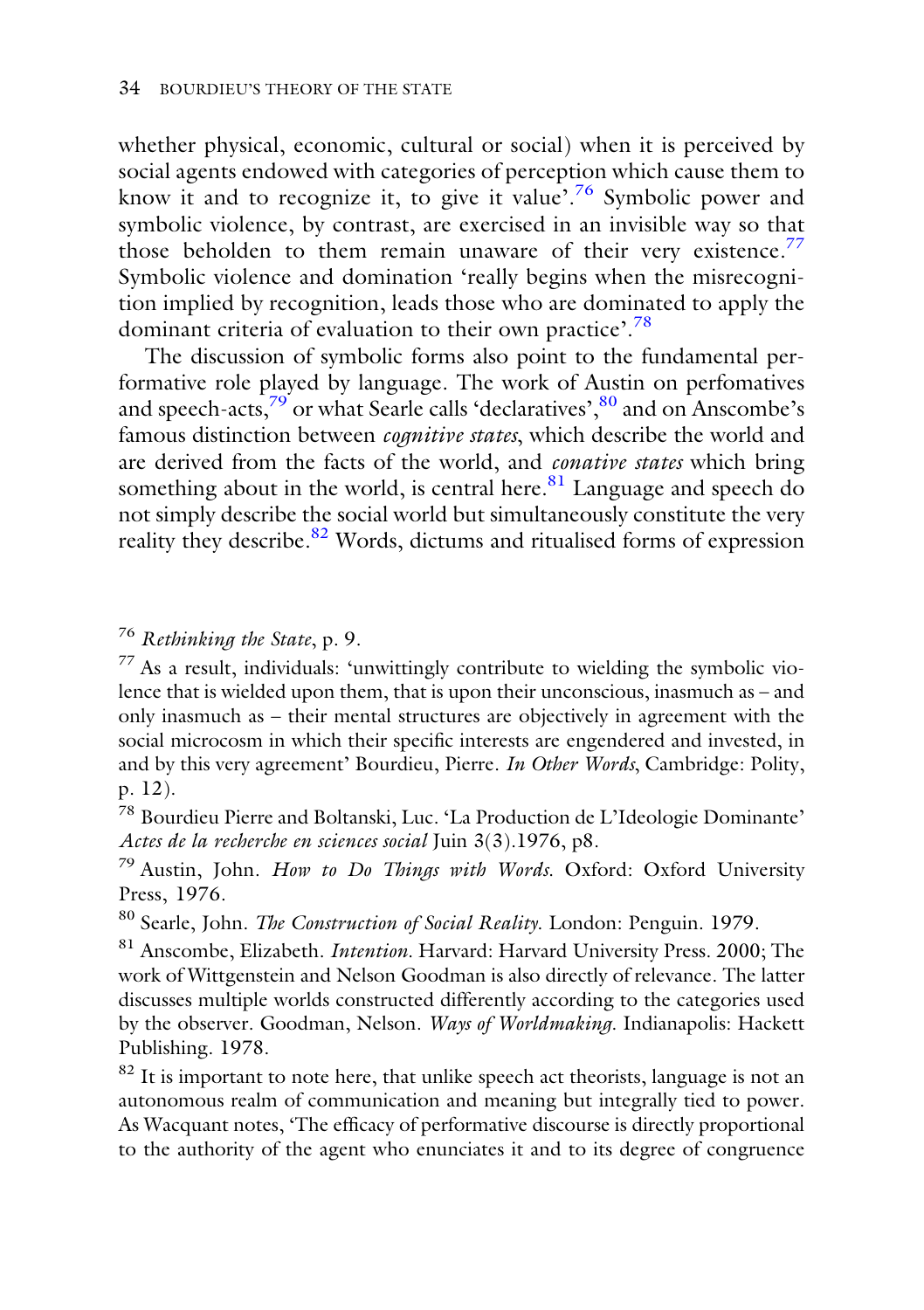are part of the symbolic struggles of everyday life, which imply claims to symbolic authority, which itself is a socially recognised power to impose a particular vision and division of the social world. For Bourdieu, the power of words is not to be located in the words themselves, but comes from 'outside' so to speak - from the institution that mandates and gives the individual the authority to speak. Social science is itself caught up in this struggle through the 'theory effect', 'which by helping to impose a more or less authorized way of seeing the social world, helps to construct the reality of that world'.<sup>83</sup> Language, theory, statements etc. operate, as Barry Barnes notes elsewhere, akin to a self-fulfilling prophecy.<sup>84</sup> Theories, descriptive and constative expressions and statements about a state of affairs are in fact performative discourses 'executing an action which attempt to bring about that very state of affairs or make individuals interpret and understand reality according to that discourse.<sup>85</sup> Theory is thereby a programme of perception which contributes 'practically to the reality of what it announces by the fact of uttering it, of predicting it and making it predicted, of making it conceivable and above all credible and thus creating the collective representation and will which contribute to its production'. As a result 'one can modify social reality by modifying the agents' representation of it'.<sup>86</sup> Bourdieu argues that all science, even one that provides an 'objective measure of the degree of realism of the respective positions' by 'describing the space in which these struggles take place and where what is at stake, among other things is the representation of the forces engaged in the struggle and their chances of success<sup>,87</sup> will also produce a theory effect. In this discussion Bourdieu vacillates rather problematically between a constructivism based on representation and constructing social reality and a realism based on a pre-given reality. Hence, for example, he argues that the theory effect is more powerful

with the objective partitions of society' Wacquant, Pierre Bourdieu and Democratic Politics, p. 15.

<sup>84</sup> Barnes, Barry. 'Social Life as Bootstrapped Indiction' Sociology 17. 1983, pp. 524–545; Barnes, Barry. The Nature of Power. Cambridge: Polity. 1988.

85 Bourdieu, Language, p. 128.

<sup>83</sup> Bourdieu, Language, p. 106.

<sup>86</sup> Ibid.

<sup>87</sup> Ibid., p. 135.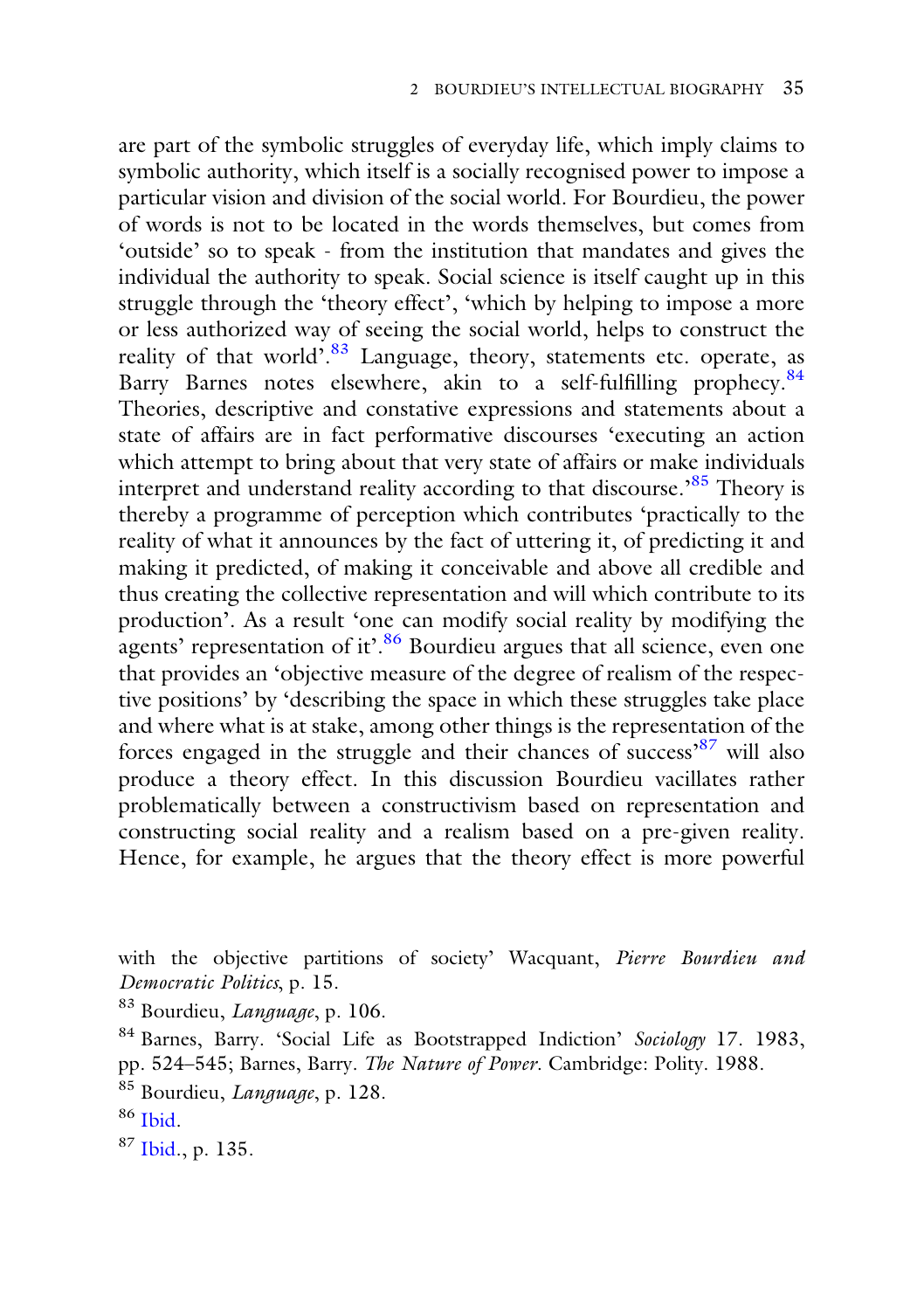'when the processes of objectification and of rendering things explicit are rooted in reality, and hence the divisions in thought correspond more precisely to real divisions'.<sup>88</sup>

He further argues that the social sciences must take the acts of naming and the rites of institution through which they are accomplished as an object of study. This involves examining the role of words in constructing social reality – as acts of constitution, and the struggle over social classifications in constructing classes of individuals based on age, sex, social position, but also social groups including clans, tribes, ethnic groups, and nations. These acts of naming are important as modes of 'group-making'.

## Recognition and Misrecognition

Rather than his concept of cultural capital, for which he has become justly renowned, it is the concepts of symbolic power and symbolic capital – which became increasingly foregrounded in his work as it developed and where the concepts of recognition and misrecognition are to be found-that constitutes the core of his approach. The latter concepts underpin his entire oeuvre. They are constructed as part of his philosophical anthropology in which humans require recognition from others in order to justify their otherwise meaningless, contingent and finite existence. This existentialist vision of humans, and their desire to emerge from their absurd, indifferent existence and give meaning to life and death by participating in society, is discussed in one of his last major works, *Pascalian Meditations*.<sup>89</sup> But the theme of recognition and misrecognition, of how groups are seen and thereby see themselves, is also present at the outset, in his work on Algeria. As we noted earlier, the concepts of recognition and misrecognition were common currency in France in the 1950s and 1960s, drawn

Ibid. Here if he argues that beliefs constitute the social world viz-a-viz performativity of language then how can they be measured according to an objective reality independent of it? It is impossible to collectively define beliefs as true or false (or real and unreal) objective or not, when these beliefs do not exist independently of what they are referring but are instead partially constitutive of that very objective reality. There is no criterion by which to judge them – that is, as Wittgenstein remarks elsewhere, 'there is no standard of correctness' Wittgenstein, Philosophical Investigations para 130.

<sup>89</sup> Bourdieu, Pascalian Meditations, pp. 237–245.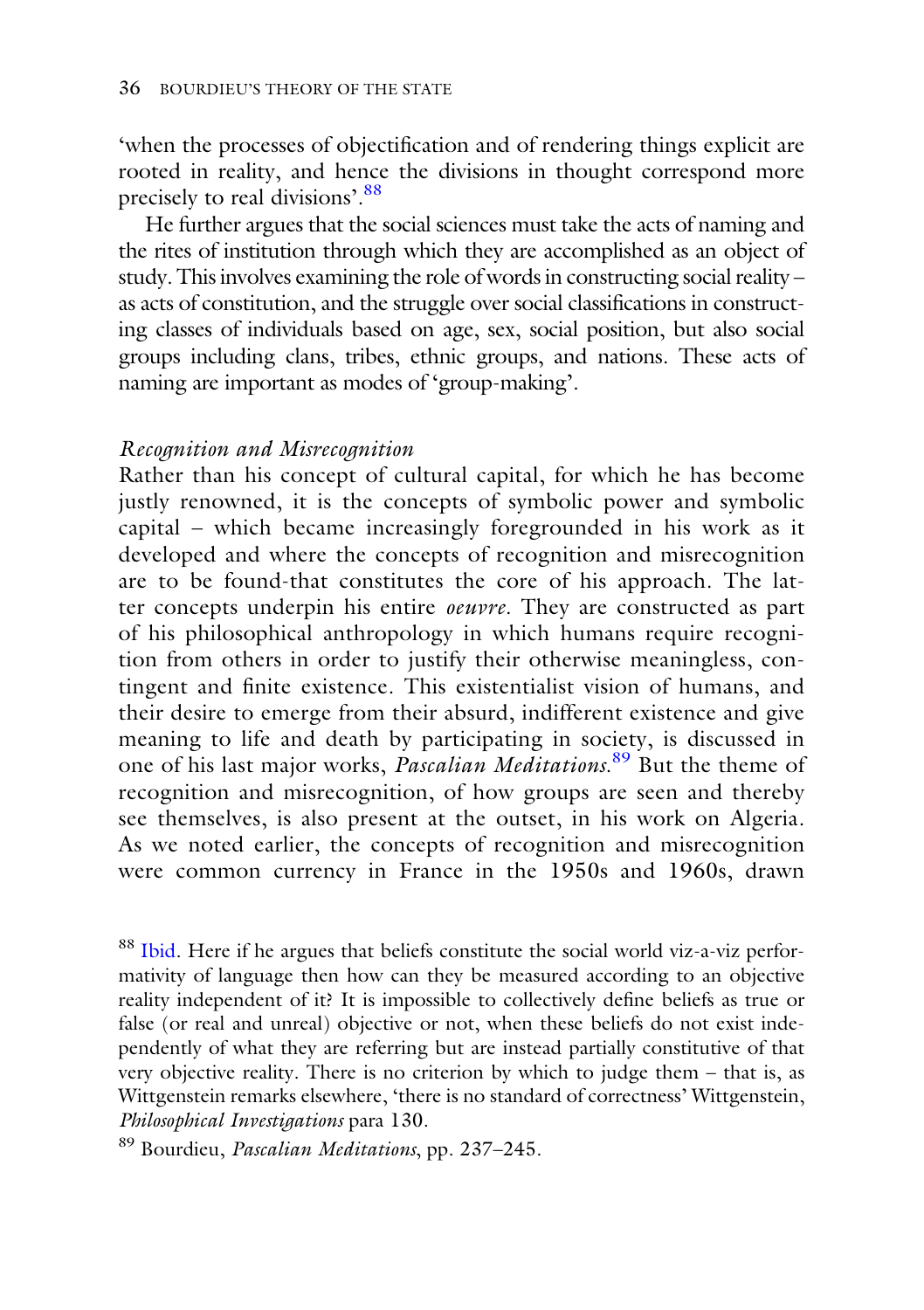from the work of Hegel via Alexandre Kojève, and deployed in the work of a number of thinkers including Sartre, Fanon, Lacan and Althusser. They are also clearly evident in *Distinction* where individuals aim to differentiate themselves through distinction and pretension strategies through consumption. Similarly, in his writings on the state, where symbolic processes take centre stage, individuals strive to become consecrated and acquire identities through state nomination, categorisation and titles. That is they aim to become recognised and validated by the supreme social entity, a collectively alienated objectification that is akin to a god, the state. In the context of discussing Kafka's trial, he notes the importance of esteem and honour from other social actors:

As in *The Trial*, where the slander is present from the first phase, the most categorical categoremes are there, from the beginning, from entry into life, which – and Kafka, a Jew in Prague, knew this well – starts with an assignment of identity designating a category, a class, an ethnic group, a sex or, for racist eyes 'a race'. The social world is essentialist, and one has that much less chance of escaping the manipulation of aspirations and subjective expectations when one is symbolically more deprived, less consecrated or more stigmatized, and therefore less well placed in the competition for the 'esteem of men', as Pascal puts it, and condemned to uncertainty as to one's present and future social being, which vary with one's power or impotence. With investment in a game and the recognition that can come from cooperative competition with others, the social world offers human beings that which they most totally lack: a justification for existing. $90$ 

<sup>90</sup> Bourdieu, Pascalian, pp. 238–239. He adds: 'So without indulging in the existential exhaltation of 'sein-zum-Tode', one can establish a necessary link between three indisputable and inseparable anthropological facts: man is and knows he is mortal, the thought he is going to die is unbearable or impossible for him, and, condemned to death, an end (in the sense of termination) which cannot be taken as an end (in the sense of a  $\eta$ oal), since it represents as Heidegger put it, 'the possibility of impossibility', he is a being without reason for being, haunted by the need for justification, legitimation, recognition. And as Pascal suggest, in this quest for justifications for existing, what he calls 'the world' or 'society' is the only recourse other than God. Ibid., p. 240.